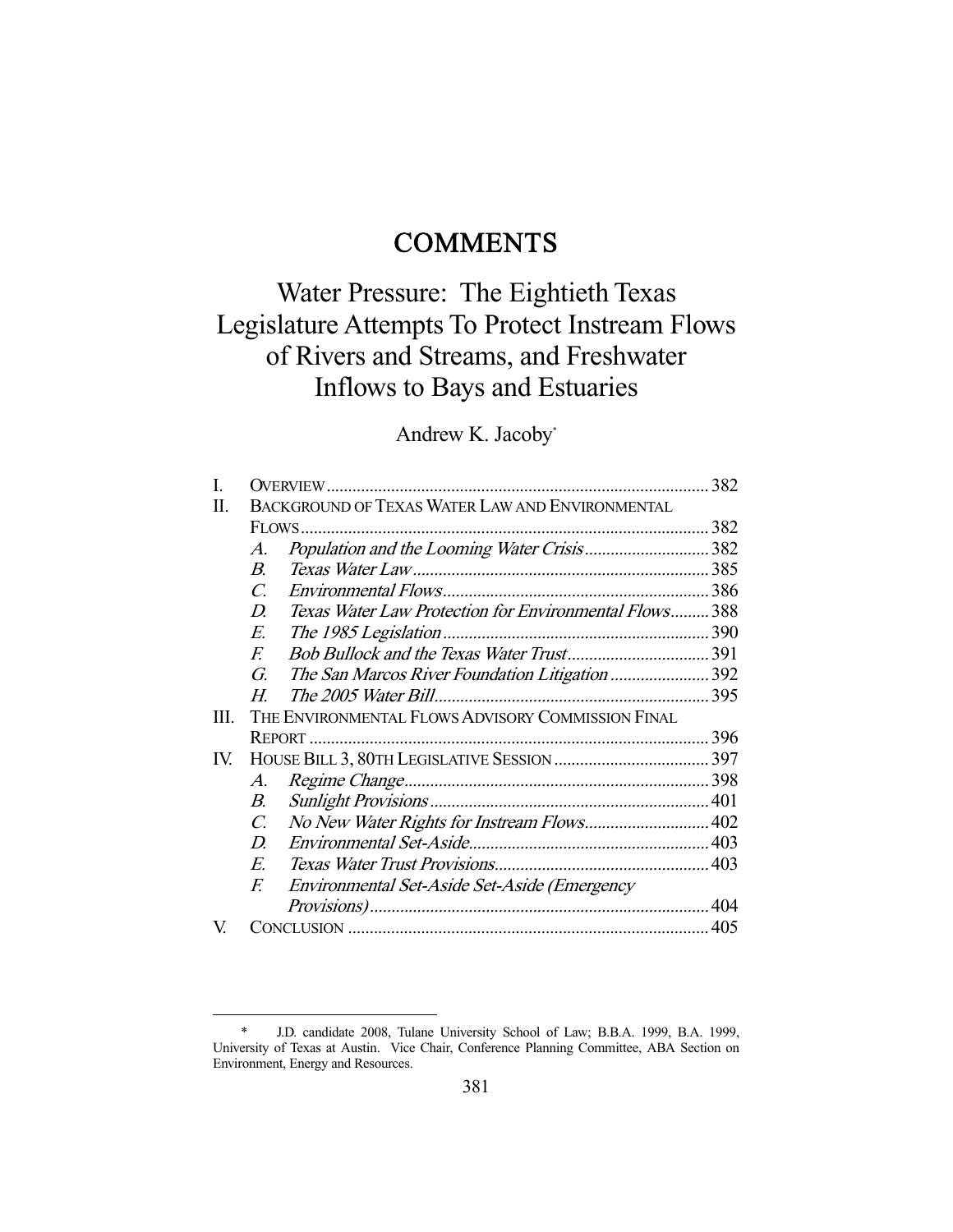The summer river: although there is a bridge, my horse goes through the water. —Shiki Masaoka<sup>1</sup> (1867 ~ 1902)

#### I. OVERVIEW

-

 The emergence of the current water rights battle in Texas over environmental flows<sup>2</sup> stems from the convergence of several unwavering trends. The skyrocketing urban population growth, and the limited water supply to support this growth, represents a critical challenge to Texas' leaders. This challenge will only be met if the legislature takes a realistic approach to water law reform and correctly prioritizes water allocation. If we ensure by statute that a minimum amount of water is kept in Texas' surface water system, we can protect Texas' environment and the wildlife living in it. But preserving waters instream could come at the expense of accommodating urban growth, effectively prioritizing fish over humans. If we funnel all our water resources to our growing population, we could end up with dry, dead river beds—a wildlife catastrophe. The 80th Texas Legislature is addressing this issue, and the potential for significant changes to the Texas Water Code looms. The stakes are high. The stakeholders are well-intentioned. Texas' future hangs in the balance. This Article will argue that the reforms taken up in the 80th Texas Legislature shift water management to a basin-wide perspective, and inject needed scientific counsel, but that the reforms alone are insufficient to protect environmental flows.

# II. BACKGROUND OF TEXAS WATER LAW AND ENVIRONMENTAL FLOWS

#### A. Population and the Looming Water Crisis

Texas is in the midst of a dramatic population explosion. In 2000, Texas had a population of about twenty-two million. By 2050, this

 <sup>1.</sup> HAROLD G. HENDERSON, AN INTRODUCTION TO HAIKU 166 (1958). Shiki Masaoka, the son of a samurai, reformed haiku by injecting realism. His work led to a revival in the art form, and he is considered one of the great masters of Japanese poetry.

 <sup>2.</sup> Environmental flows are, generally, river waters that are precluded from consumptive uses, and that are instead preserved instream to maintain the health of the water's ecosystem. Martin C. Rochelle, TYLA Focus: Water Law: Environmental Flows: Competing for Limited Flows: Competing for Limited Resources: The TWDB's Most Recent State Water Plan Projects a Shortfall of Available Water Resources over the Next 50 Years of More Than Five Million Acre-Feet of Water, Even After Existing Supplies Are Fully Considered, 67 TEX. B.J. 202, 202 n.2 (2004). For a more thorough definition, see supra Part II.C.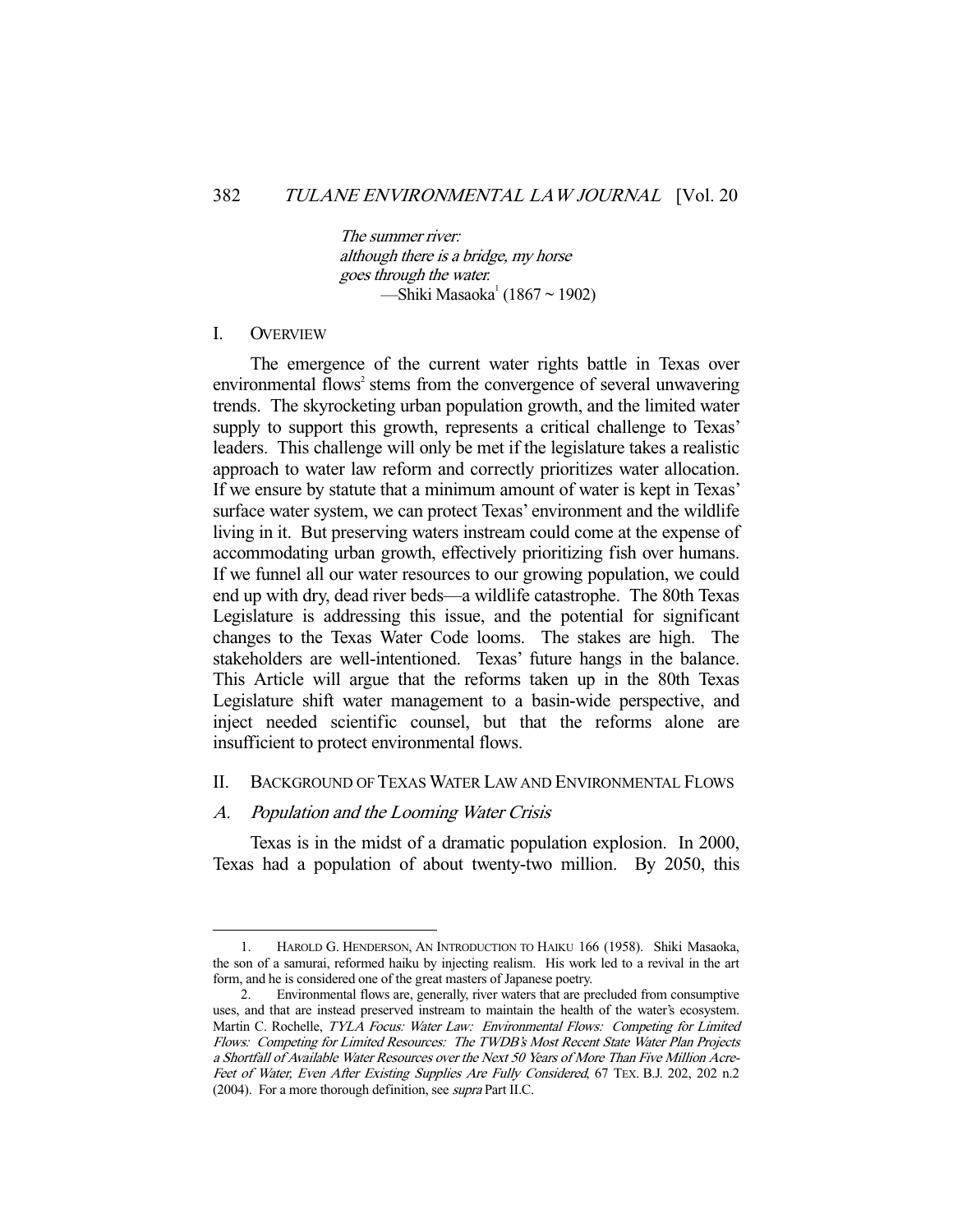-

figure is expected to double.<sup>3</sup> To understand the daunting task Texas faces with water management, consider the doubling of the population coupled with the finite nature of water resources, and the fact that twelve of fifteen Texas river basins are already overappropriated. <sup>4</sup> Overappropriated rivers are those in which more water has been granted for withdrawal (via permit) than exists in the river. In times of drought, overappropriation can lead to dry river beds. Looking forward, "every county in the state faces the possibility of insufficient water supplies in the next fifty years."<sup>5</sup>

 Texas is a microcosm of the worldwide problem of meeting water needs for a growing world population. Although Texas is "moving towards [a] looming water crisis," Texas is not alone.<sup>7</sup> Not only does "[the United States have] a gnawing, growing scarcity" of water resources, but many scientists predict that severe water shortages are brewing worldwide.<sup>8</sup> Many also believe that Earth's climate change will exacerbate water shortages, especially in Texas.<sup>9</sup> Global warming could directly affect Texas by causing a significant increase in surface water evaporation, thereby reducing water supply before water becomes

 <sup>3.</sup> TEX. WATER DEV. BD., WATER FOR TEXAS—2002, at 9, 32 (2002) [hereinafter WATER FOR TEXAS—2002]. WATER FOR TEXAS-2002 is the 2002 State Water Plan, which was developed and adopted by the Texas Water Development Board (TWDB). The TWDB creates a new State Water Plan every five years. The TWDB appointed over 450 representatives and held over 900 public meetings in the course of developing the Plan's recommendations. The product, WATER FOR TEXAS–2002, acts as a bridge between local experts and policy makers. Texas Water Code Annotated § 16.051(b) (2000) states that the State Water Plan "shall be a guide to State water policy" in Texas.

<sup>4.</sup> Ronald A. Kaiser, Untying the Gordian Knot: Negotiated Strategies for Protecting Instream Flows in Texas, 38 NAT. RESOURCES J. 157, 159 (1998).

<sup>5.</sup> Martin Hubert & Bob Bullock, Senate Bill 1, the First Big and Bold Step Toward Meeting Texas' Future Water Needs, 30 TEX. TECH L. REV. 53, 56 (1999).

 <sup>6.</sup> Augustus Campbell, Texas Watermasters: A Legal History and Analysis of Surface Water Rights Enforcement, 7 TEX. TECH J. TEX. ADMIN. L. 143, 177 (2006).

 <sup>7. &</sup>quot;Nationally, very little water remains for appropriation. A 1975 assessment of water supplies in the U.S. determined that 86 percent of the nation's average annual streamflows were used and in many western states water use exceeds the average annual renewal supply." Kaiser, supra note 4, at 159 n.7 (citing U.S. WATER RESOURCES COUNCIL, THE NATION'S WATER RESOURCES, 1975-2000: SECOND NATIONAL WATER ASSESSMENT (1978)).

<sup>8.</sup> David Getches, Water Wrongs: Why Can't We Get It Right the First Time, 34 ENVTL. L. 1, 18 (2004), available at http://www.unesco.org/water/wwap/wwdr1/table\_contents/index. shtml (citing WORLD WATER ASSESSMENT PROGRAMME, WATER FOR PEOPLE, WATER FOR LIFE: THE U.N. WORLD WATER DEVELOPMENT REPORT 5 (2003) (noting that "the world faces a water crisis")).

 <sup>9.</sup> WORLD METEOROLOGICAL ORG. & U.N. ENV'T PROGRAMME INTERGOVERNMENTAL PANEL ON CLIMATE CHANGE, CLIMATE CHANGE 2001: IMPACTS, ADAPTATION, & VULNERABILITY 197-209 (2001), available at http://www.grida.no/climate/ipcc\_tar/wg2/index.htm.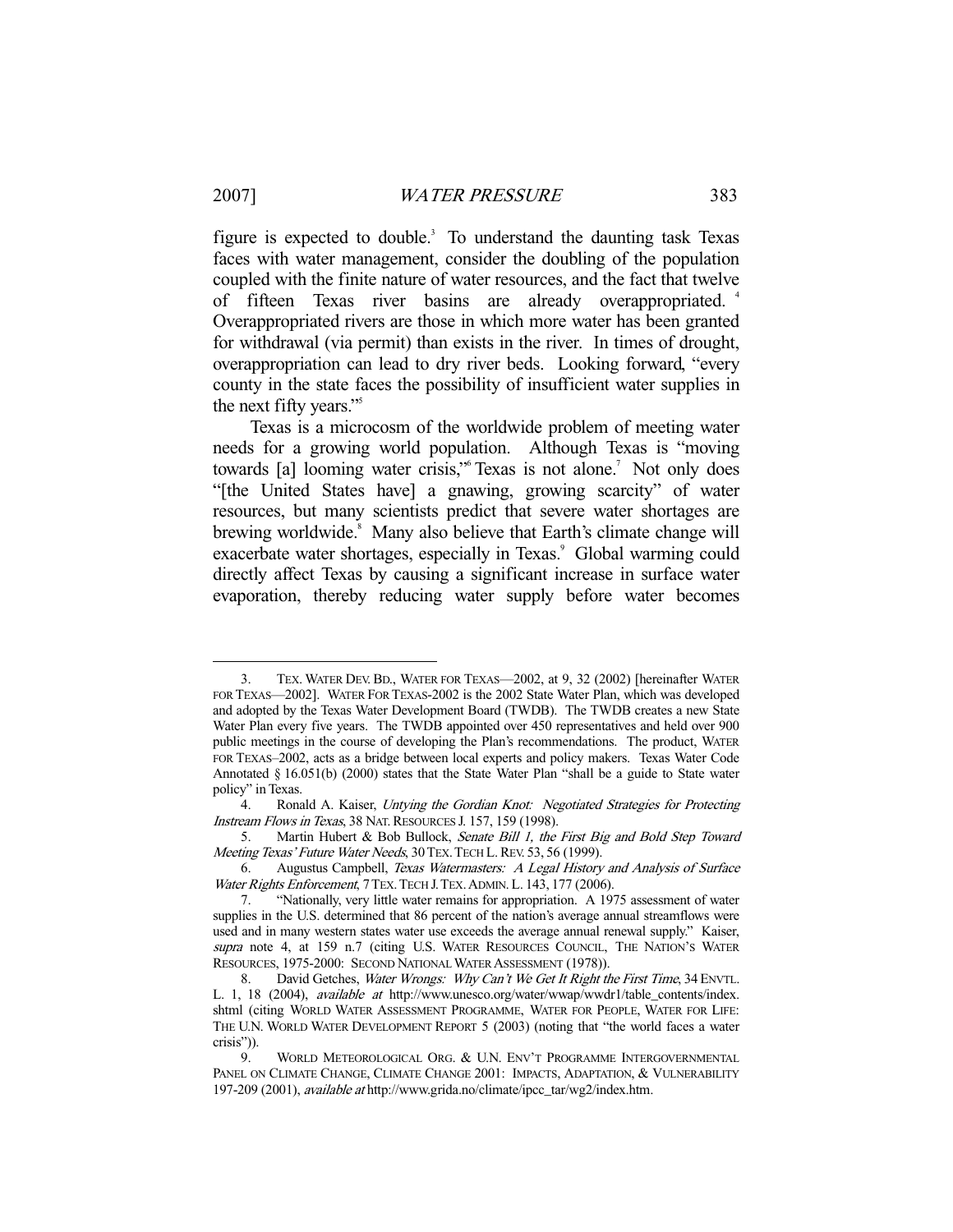usable.<sup>10</sup> Utilizing surface water to meet the needs of growing, migrating populations during an era of global climate change is a daunting  $challene.$ <sup>11</sup>

 As we scramble to provide water to sustain human life, we cannot forget about the plant and animal life that make their natural habitat in and beside rivers. Ensuring that ecosystems in Texas' rivers are protected is a "problem in search of a solution."<sup>12</sup> If a river's water is extracted for consumption, without leaving enough to sustain its plant and animal life, that river dies. Future river flow will not resuscitate fish. "The true problem that Texas faces concerning the availability of water is the mismatching of supply and demand," which results in human encroachment of water supplies that support ecosystems.<sup>13</sup> The problem of protecting the ecosystems from river draining is "compounded by the fact that most of the state's surface water is already allocated and little water remains for environmental flows."<sup>14</sup> That is, the challenge is not just how we will provide water for Texas' growing human population, but how we can do so while still preserving our ecosystem.

 Strains on surface water resources will become more pronounced in the coming years. Compounding these demands, the Texas Water

 <sup>10.</sup> WATER FOR TEXAS (Jim Norwine et al. eds., 2004). This publication is unaffiliated with the *Water for Texas* reports that make up the Texas State Water Plans. See TEX. WATER DEV. BD., WATER FOR TEXAS—1997 (1997) [hereinafter WATER FOR TEXAS—1997]; WATER FOR TEXAS—2002, supra note 3.

 <sup>11.</sup> This Article will address the management of surface water resources, but briefly places groundwater resources in the debate for context. Forty percent of the water Texas currently uses to meet its needs comes from surface water, while sixty percent comes from groundwater. WATER FOR TEXAS-1997, supra note 10, at 3-14. However, groundwater is used primarily for agriculture and livestock, while surface water is used primarily for municipal and industrial purposes. Id. at 3-15. It is not easy to shift a water use source from surface water to groundwater, even assuming groundwater as an abundant alternative. First, groundwater is difficult to pump and convey from source to use point. Second, groundwater is not an abundant resource, and faces its own crisis. See generally Chris Lehman, Comment, Hung Out To Dry?: Groundwater Conservation Districts and the Continuing Battle Save Texas' Most Precious Resource, 35 TEX. TECH L. REV. 101 (2004) (describing the groundwater problems in Texas). For these reasons, as the Texas population increases more acutely in cities, these cities tax surface water resources disproportionately to groundwater, and exacerbate the surface water supply problem. WATER FOR TEXAS—1997, supra note 10, at 3-3, 3-8.

<sup>12.</sup> Ronald Kaiser, Water Law: Water Concerns in Texas: A Problem in Search of a Solution, 67 TEX. B.J. 188, 190 (2004).

<sup>13.</sup> Dinniah M. Chahin, Is the Once Mighty River Not So Mighty?: How the Distribution of Water Rights and Water Planning Along the Texas Portion of the Rio Grande River Affects Future Texans, 6 TEX. TECH J. TEX. ADMIN. L. 115, 137 (2005).

<sup>14.</sup> Kaiser, *supra* note 12, at 191 n.12 ("There is no water available for new appropriations [rivers are fully appropriated] in stretches of the Canadian, Red, Cypress, Sabine, Neches, Trinity, Brazos, Colorado, Guadalupe, San Antonio, Nueces, and Rio Grande rivers." (citing TEX. NAT. RES. CONSERVATION COMM'N, A REGULATORY GUIDANCE DOCUMENT FOR APPLICATIONS TO DIVERT, STORE OR USE STATE WATER 26 (1995))).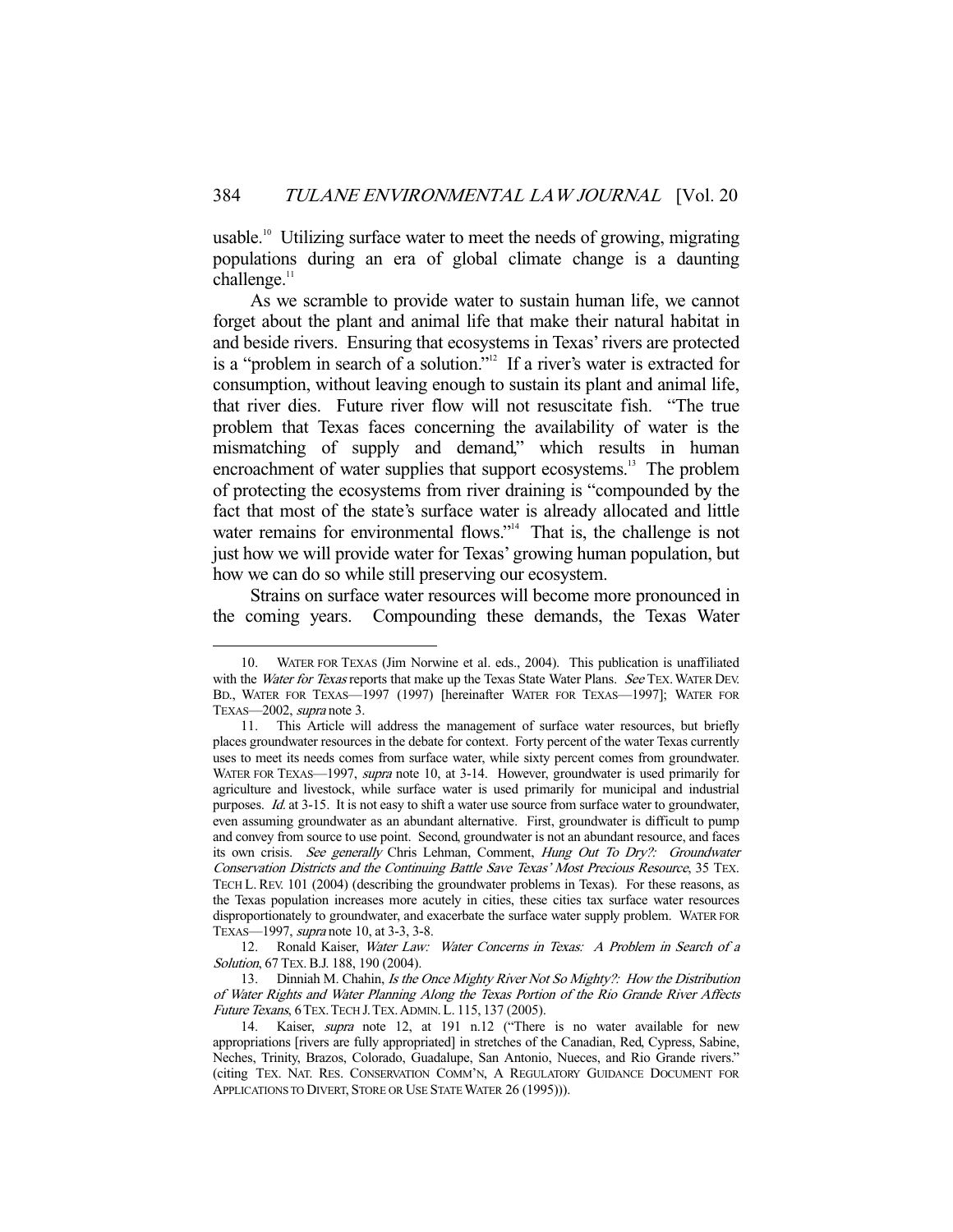-

Development Board (TWDB) has predicted that while the population will double by 2050, groundwater supplies will be reduced by ten percent, and groundwater will no longer be a reliable source for some small cities and agriculture.<sup>15</sup> Skillful groundwater management could partially alleviate the surface water crisis, but groundwater management alone will not solve the problem. Ultimately, a city's ability to sustain itself while accommodating population growth will depend on the availability and management of proximate surface water.

# B. Texas Water Law

 Texas water law is a unique hybrid of two markedly different systems of water allocation. Most eastern states in this country subscribe to a riparian rights system, which allows water users to extract as much water as needed from the user's property. On the other hand, most western states use a prior appropriation system which requires water users to first obtain a permit before extracting water. Not to be outdone, Texas subscribes to both systems. Texas employs a riparian rights system to manage its groundwater resources, and a prior appropriation system to manage its surface water resources.<sup>16</sup>

 A riparian rights system for groundwater is guided by the "rule of capture" allowing a landowner to draw as much groundwater as desired. There are two exceptions to the unlimited withdrawal right. First, a landowner is not permitted to withdraw water in a willfully wasteful manner that injures a neighbor when there is also a malicious intent to injure that neighbor.<sup>17</sup> The second exception is that a landowner is not permitted to withdraw in a manner that negligently causes subsidence to

<sup>15.</sup> WATER FOR TEXAS—2002, *supra* note 3, at 4.

 <sup>16.</sup> In the field, it is not easy to draw a clear geological line between groundwater and surface water. Surface water, by statute, includes "the water of the ordinary flow, underflow, and tides of every flowing river, natural stream, and lake, and of every bay or arm of the Gulf of Mexico, and the storm water, floodwater, and rainwater of every river, natural stream, canyon, ravine, depression, and watershed in the state." TEX. WATER CODE ANN. § 11.021(a) (Vernon 2006); see also City of Marshall v. City of Uncertain, 49 TEX. SUP. CT. J. 695 (2006). Groundwater includes:

Water beneath the land surface which fills the pore spaces of rock and soil material and which supplies wells and springs is termed groundwater. Artesian, or flowing, wells are considered groundwater. . . . Groundwater, or percolating water, is that water below the surface of the ground not flowing through the soil in known and defined channels, but is instead oozing or filtering through the earth.

Ronald Kaiser, Texas Water Marketing in the Next Millennium: A Conceptual and Legal Analysis, 27 TEX. TECH L. REV. 181, 232, 257 (1996); see also Houston & T.C. Ry. v. East, 81 S.W. 279, 280 (Tex. 1904) (citing Frazier v. Brown, 12 Ohio St. 294 (Ohio 1861)).

 <sup>17.</sup> City of Corpus Christi v. City of Pleasanton, 276 S.W.2d 798, 801 (1955).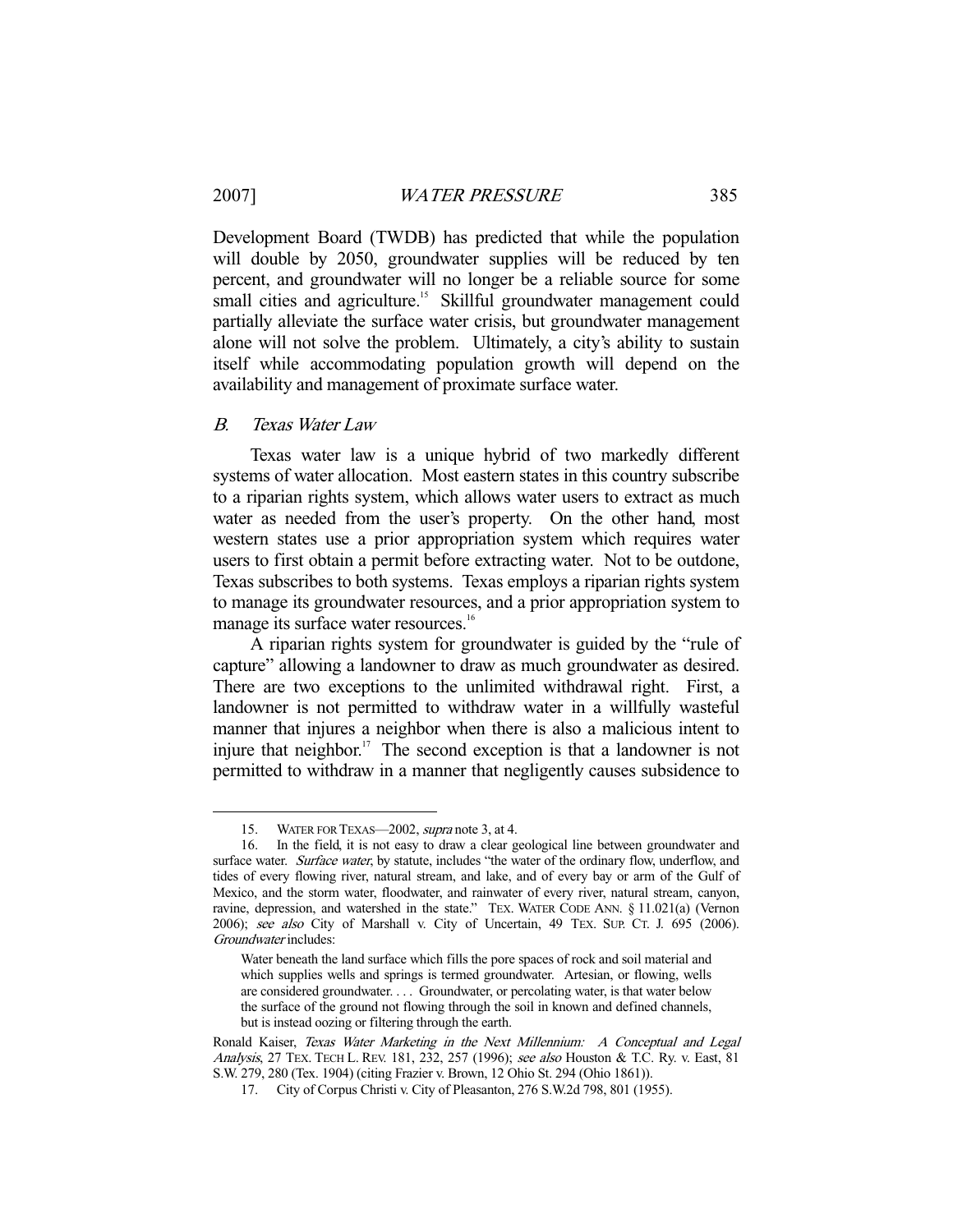a neighbor's property.<sup>18</sup> In effect, the rule of capture does not do much to discourage wastefulness. In adopting this user-friendly groundwater doctrine, the Texas Supreme Court stated in 1904 in Houston and Texas Central Railway Co. v East that underground waters "are so secret, occult, and concealed that an attempt to administer any set of legal rules in respect to them would be involved in hopeless uncertainty, and would be, therefore, practically impossible."<sup>19</sup>

 Unlike the riparian rights system for groundwater, the prior appropriation system for surface water is based on statute, not common law. Under the Texas Water Code, all surface water belongs to the state in trust for the people of Texas.<sup>20</sup> The Texas legislature initiated the prior appropriation system via two acts in  $1889<sup>21</sup>$  and  $1895<sup>22</sup>$  after which the right to draw Texas surface water was no longer inherent to landownership, $^{23}$  but rather dependent on giving notice to the county  $clerk.<sup>24</sup>$  Water was not allocated so much as staked out by the water consumer. In 1913 the Texas legislature enacted rules that dictated that rather than filing a form, a prospective user must submit an application to seek approval from the state government to use its water.<sup>25</sup> The permitting system has evolved, but essentially remains the same. In Texas, to collect groundwater, you need land, a shovel, and a bucket; to collect surface water, you need a bucket and a permit.

# C. Environmental Flows

-

There are two related surface water concepts embodied in the phrase "environmental flows." First, "*instream flow*" constitutes, generally, the bare minimum water level needed to sustain a river's health. Instream flow is often referred to as "*minimum flow*." The concept of instream flow is broad, and includes water in streams, rivers

 <sup>18.</sup> Friendswood Dev. Co. v. Smith-Sw. Indus., Inc., 576 S.W.2d 21, 29-30 (Tex. 1978).

 <sup>19.</sup> Hous. & T.C. Ry. v. E., 81 S.W. 279, 281 (1904).

 <sup>20.</sup> TEX. WATER CODE ANN. § 11.021 (providing that the waters of every natural stream and flowing river are "the property of the state"); see also id. § 11.0235.

 <sup>21.</sup> Irrigation Act of 1889, Act approved Mar. 19, 1889, 21st Leg., Reg. Sess., ch. 88, §§ 1-17, 1889 Tex. Gen. Laws 100, reprinted in 9 H.P.N. GAMMEL, THE LAWS OF TEXAS 1822-1897, at 1128 (1898).

 <sup>22.</sup> Irrigation Act of 1895, Act approved Mar. 21, 1895, 24th Leg., Reg. Sess., ch. 21, §§ 1-21, 1895 Tex. Gen. Laws 21, reprinted in 10 GAMMEL, supra note 21, at 751.

 <sup>23.</sup> Between 1836 and 1895 Texas used the riparian system, allowing for the ability to draw water as inherent to land ownership. This includes the period of Texas Independence (1836- 1845). Prior to 1836, civil law governed under Mexican and Spanish rule (1821-1835 and 1600- 1821, respectively). WATER FOR TEXAS, supra note 10, at 6.

<sup>24.</sup> Chahin, *supra* note 13, at 116.

 <sup>25.</sup> Irrigation Act of 1913, 33d Leg., Reg. Sess., ch. 171, §§ 1-102, 1913 Tex. Gen. Laws 358, 358-79.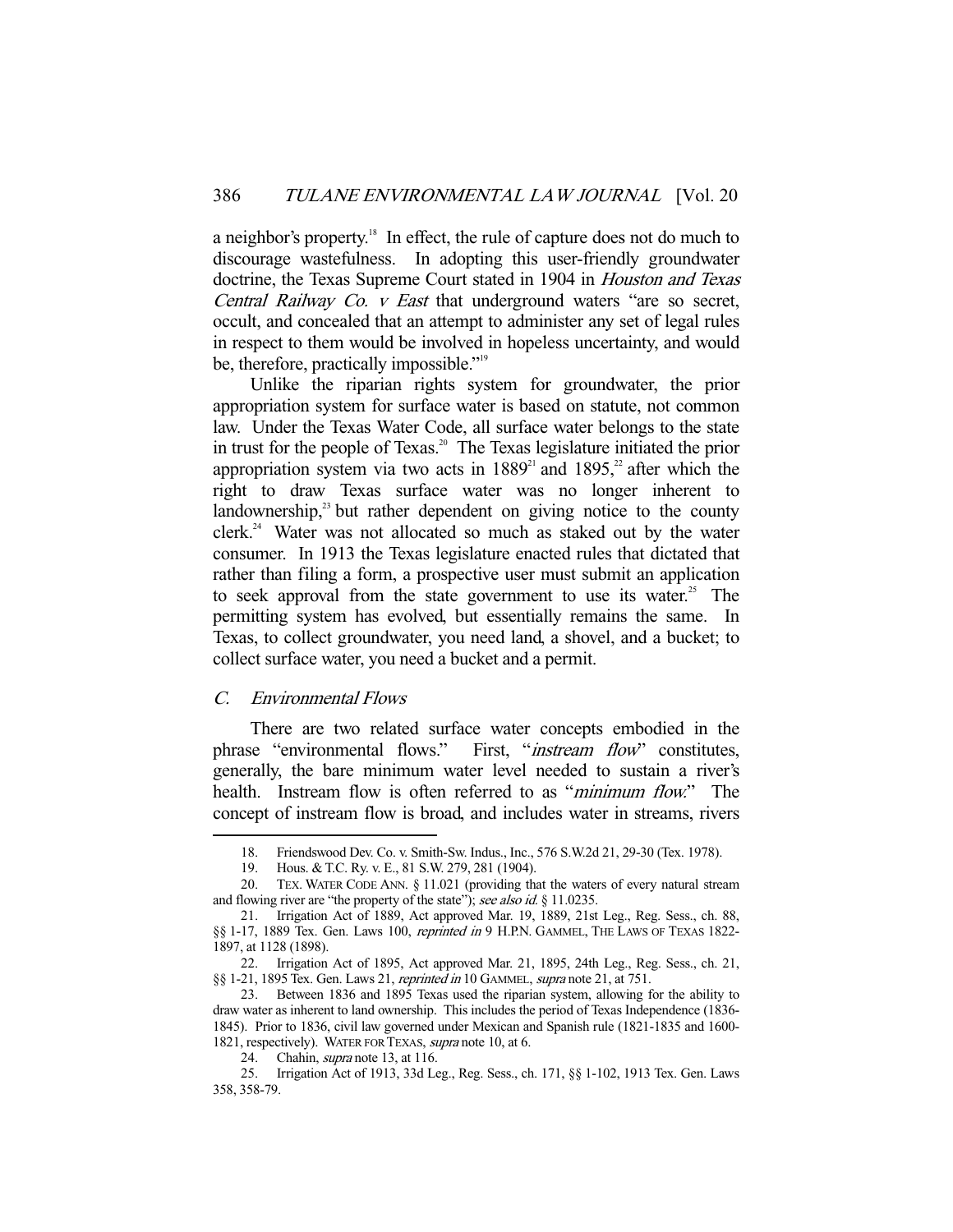and lakes. Further, instream flow represents not only the *quantity* of water, but also the water *quality*, and includes a temporal element due to seasonal characteristics of water bodies. The concept of river health is also broad, and includes the health of the plant, animal, and surrounding wetlands.<sup>26</sup> In other words, a river's health includes the ecosystem tied to the water body. Failure to sustain a river's instream flow will result in dead wildlife, as the river stagnates or, worse, dries up. Beyond ecological matters, there is interruption to water-borne activities, such as river tubing, canoeing, fishing, boating, and commercial navigation.<sup>27</sup>

 The second surface water concept under the heading of environmental flows is *freshwater inflows for bays and estuaries*. When Texas' freshwater rivers reach the saltwater of the Gulf of Mexico, the mixture creates a critical and environmentally precarious breeding ground for wildlife, such as shrimp, oysters, and red snapper. This breeding ground is a zone of intense marine life and a nursery for animals that depend on that life. In the late 1990s, the combination of a drought and water extraction from the Guadalupe River caused extremely low levels of freshwater to enter San Antonio Bay. San Antonio Bay's altered water composition reduced the blue crab population, which the migratory whooping crane flock relies on for food in the winter.<sup>28</sup> The endangered whooping crane was reduced in numbers by ten percent that winter due to a lack of the crane's primary food, blue crab.<sup>29</sup>

 Whooping cranes are not the only coastal constituency affected when a river becomes impotent. Freshwater inflows provide "\$2.2" billion in economic benefits for coastal recreational and commercial fisheries."30 Indeed, fishing and tourism organizations have supported environmentalist efforts to protect freshwater inflows to bays and estuaries.<sup>31</sup> The sight of a dried up river is as unaesthetically appealing as

<sup>26.</sup> See supra note 16 and accompanying text.

 <sup>27.</sup> Kaiser, supra note 4, at 157-58; see also Scott Gold, Water Pressures Inspire Creative Conservationism, L.A. TIMES, July 28, 2003, at A1 ("[In 2003,] for the first time since a devastating drought in the 1950s, the Rio Grande stopped flowing altogether in some places leaving behind a mosaic of cracked mud.").

 <sup>28.</sup> The whooping crane flock is "believed to be the world's only natural migrating population of the endangered animals." Gold, supra note 27.

 <sup>29.</sup> Dina Cappiello, Nature Groups Wade into Water War, HOUS.CHRON., Jan. 26, 2003, at A1.

<sup>30.</sup> Larry McKinney, Why Bays Matter, TEX. PARKS & WILDLIFE MAG., July 2003, at 24; see Gold, supra note 27 ("In addition to wildlife, the shores of the Gulf support 30,000 commercial fishermen, who run a \$575-million-a-year business, and a thriving tourism industry. Texans spend about \$3 billion annually on vacations to seaside towns where they fish, boat and water-ski. $\ldots$ ").

 <sup>31.</sup> Gold, supra note 27.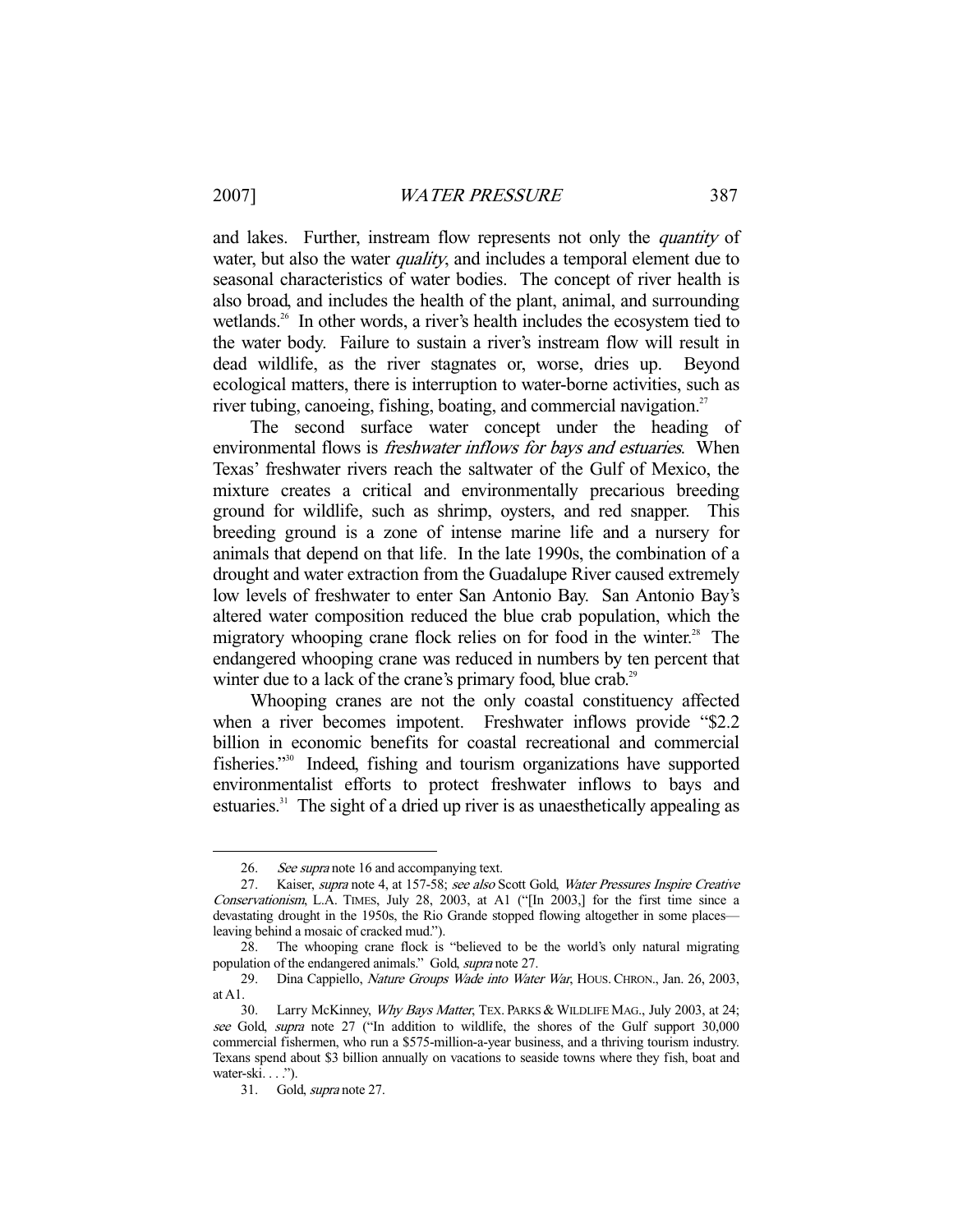it is catastrophic for the life within and around that river and the bays it supports.

 Looking at the other side of the equation, if the Texas legislature were to enact a law that would insist on an unadjustable minimum flow requirement, this requirement could trump water rights held by municipalities and industry. Water rights held by municipalities and industry are rights upon which humans rely for their daily lives and rights upon which economies rely to prevent themselves from breaking down. If a city's water usage were to be held subservient to environmental flows in a time of drought, water planners' ability to ensure water to sustain urban areas would be compromised. The open question remains whether Texas can protect water use by municipalities, industry, and agriculture, while simultaneously protecting environmental flows.

# D. Texas Water Law Protection for Environmental Flows

Texas water law lacks an adequate mechanism to protect environmental flows in large part because the Texas legislature historically did not foresee battles over insufficient water resources. Despite Texas' recurrent droughts, until recently, Texas had no emergency plan to manage dwindling water supplies during dry years.<sup>32</sup> Nor did state law ensure that at least some water remained in rivers and flowing to bays. $33$ 

 Although droughts did not move the state to develop a state drought plan, droughts often triggered changes to Texas water laws.<sup>34</sup> In 1917, following a particularly severe drought, Texas adopted a constitutional amendment calling for the "conservation" and "preservation" of public waters.<sup>35</sup> "Conservation" can mean many things, but "conservation" was

35. The Texas Constitution states:

<sup>32.</sup> See Hubert & Bullock, supra note 5, at 58 ("Prior to the passage of S.B. 1, Texas was one of only three western states that did not have a state drought plan.").

 <sup>33. &</sup>quot;Scientific recognition of the linkage between rainfall, freshwater inflows into Texas bays and estuaries and fish production was first recognized in 1953." Kaiser, supra note 4, at 162 (citing Hanry H. Hildebrand & Gordon Gunter, Correlation of Rainfall with Texas Catch of White Shrimp, Penaeus Setiferus, 82 TRANSACTIONS AM. FISHERIES SOC'Y 151-55 (1953)).

<sup>34. &</sup>quot;The story of water law in Texas is also the story of its droughts." In re Adjudication of the Water Rights of the Upper Guadalupe Segment of the Guadalupe River Basin, 642 S.W.2d 438, 441 (Tex. 1982).

The conservation and development of all of the natural resources of this State, including the control, storing, preservation and distribution of its storm and flood waters, the waters of its rivers and streams for irrigation, power and all other useful purposes, the reclamation and irrigation of its arid, semiarid and other lands needing irrigation, the reclamation and drainage of its overflowed lands, and other lands needing drainage, the conservation and development of its forests, water and hydroelectric power, the navigation of its inland and coastal waters, and the preservation and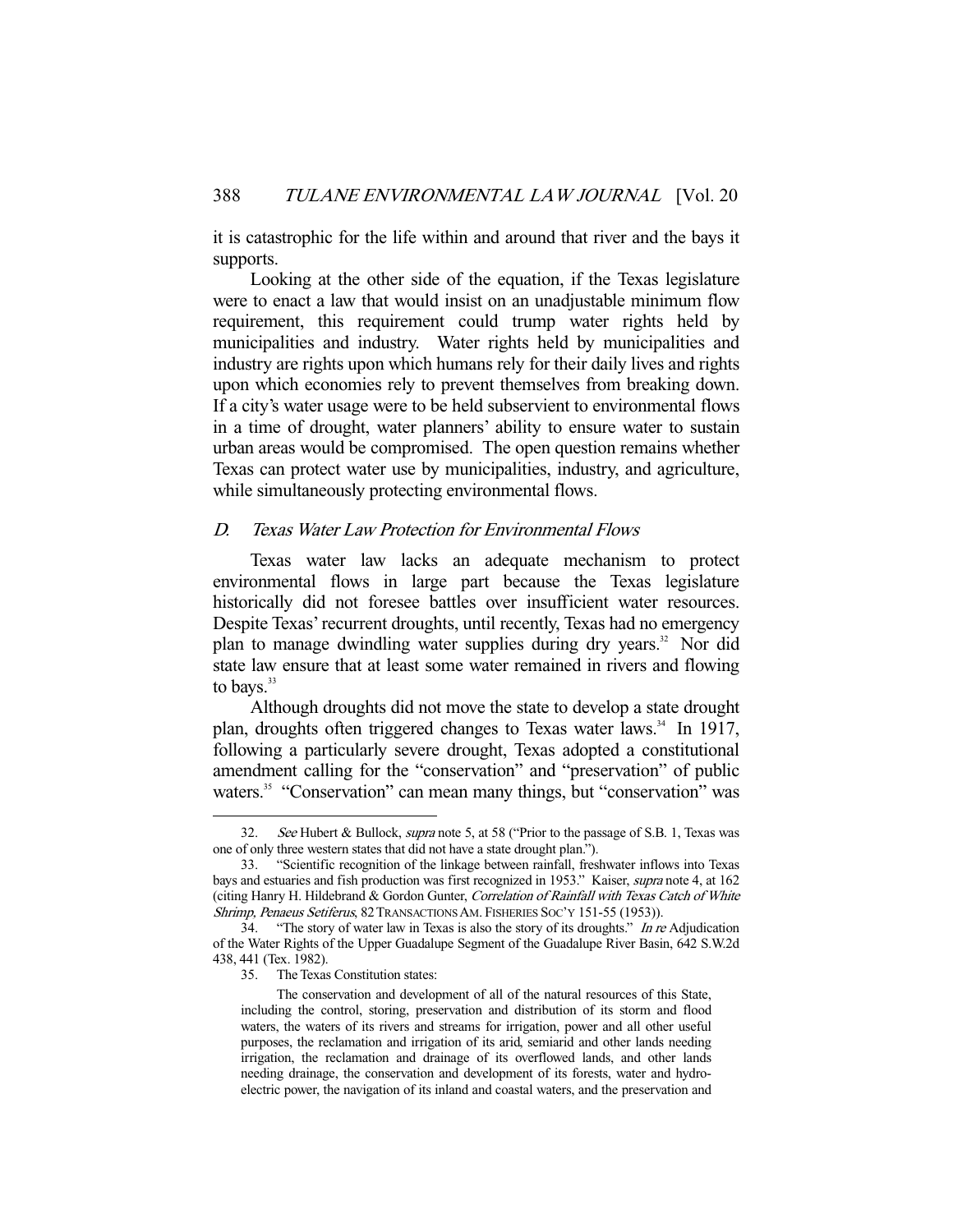never applied to protect environmental flows, despite the "preservation" and "conservation" wording of the amendment. "Conservation," at that time, meant water conservation to sustain navigation.<sup>36</sup> Protection for Texas rivers, bays and estuaries would have to wait.

From 1954-56, the worst drought in Texas history struck the state.<sup>37</sup> During that span, "ninety-four percent of Texas' counties were declared national disaster areas."<sup>38</sup> Surface water resources were not replenished, and after the rivers became creeks, "[t]he creeks soon evaporated, leaving salt concentrates that leached into reservoirs, contaminating any water that remained for municipal needs."39 The drought resulted in a flood of litigation that lasted thirteen years.<sup>40</sup> The drought also resulted in the 1967 Water Rights Adjudication Act, providing a system for adjudicating water rights disputes.<sup>41</sup> The Act indirectly benefited environmental flows by initiating surface water usage accountability. The Act forced old, unquantified water rights to be converted into new, quantified, and prioritized rights. The eyes of Texas were upon water users.

 Historically, the prior appropriation system for surface water did not harbor any protection for environmental flows, and the state divvied up water without regard to leaving instream flow to sustain the ecosystem. Specifically, the Texas Water Code protects water extraction. Thus, in spite of litigation attempting to gain water rights to instream flow, $42$  the Texas Water Code has not allowed for new water rights to preserve instream flows.

conservation of all such natural resources of the State are each and all hereby declared public rights and duties; and the Legislature shall pass all such laws as may be appropriate thereto.

TEX.CONST. art. XVI, § 59(a).

 <sup>36.</sup> Michael D. Morrison & M. Keith Dollahite, The Public Trust Doctrine: Insuring the Needs of Texas Bays and Estuaries, 37 BAYLOR L. REV. 365, 404 n.202 (1985) (citing Carrithers v. Terramar Beach Cmty. Improvement Ass'n, 645 S.W.2d 772, 774 (Tex. 1983) ("The waters of public navigable streams are held by the State in trust for the public, primarily for navigation purposes.")).

<sup>37.</sup> WATER FOR TEXAS, *supra* note 10, at 7.

 <sup>38.</sup> Kevin Smith, Texas Municipalities' Thirst for Water: Acquisition Methods for Water Planning, 45 BAYLOR L. REV. 685, 685 (1993). Comal Springs ceased to flow for 144 days during the drought in 1956. Todd H. Votteler, Raiders of the Lost Aquifer? Or, the Beginning of the End to Fifty Years of Conflict over the Texas Edwards Aquifer, 15 TUL. ENVTL. L.J. 257, 268 (2002).

<sup>39.</sup> Smith, *supra* note 38, at 685 n.2 (citing Interview with Jerry G. Boyd, Head of the Water Rights Permit Team, Texas Water Comm'n, in Austin, Tex. (Mar. 22, 1993)).

 <sup>40.</sup> State v. Hidalgo County Water Control & Improvement Dist. No. 18, 443 S.W.2d 728 (Tex. Civ. App.-Corpus Christi 1969, writ ref'd n.r.e); see also WATER FOR TEXAS, supra note 10, at 7.

 <sup>41.</sup> Act of Apr. 13, 1967, ch. 45, 1967 Tex. Gen. Laws 86, codified as amended at TEX. WATER CODE ANN. § 11.301-.341 (Vernon 2006).

 <sup>42.</sup> See infra Part I.G.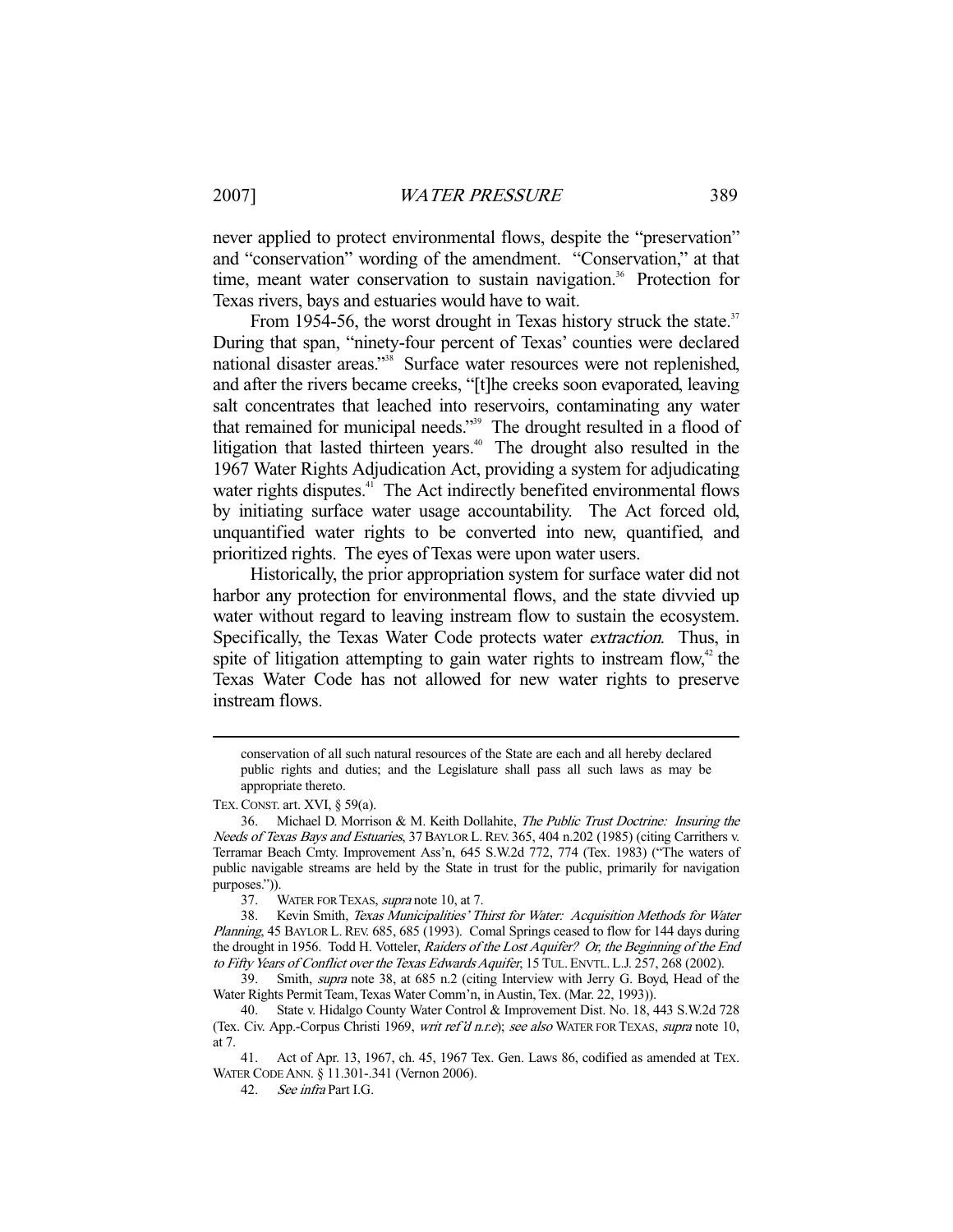Not only does the Texas Water Code not permit new water rights to preserve instream flow, and also the water rights application process did not factor in environmental flows until 1985. Prior to that year, no requirement existed forcing the state to consider the environmental impact as the state doled out water rights to water users. In 1957, the Texas legislature amended the Texas Water Code to establish water plans43 to provide "orderly development, management, and conservation of water resources and preparation for and response to drought conditions."44 Collectively, however, these periodic amendments to the Texas Water Code and the Texas Constitution did not result in sufficient protection of Texas rivers, streams, estuaries and bays.

# E. The 1985 Legislation

The Texas legislature passed legislation in 1985 (1985 Legislation) in reaction to a drought. The 1985 Legislation requires the Texas Commission on Environmental Quality (TCEQ) "to consider the impacts on environmental flows when it issue[s] permits to divert or impound state water.<sup>345</sup> The 1985 Legislation only requires that new water rights applications (and amendments to old existing rights) be subjected to environmental flow impact scrutiny. The 1985 Legislation does not affect the thousands of preexisting surface water permits (consisting of billions of gallons).<sup>46</sup> All preexisting permits are grandfathered in and escape environmental impact scrutiny. $\frac{4}{3}$  While water rights applications after 1985 must account for environmental flows, pre-1985 permits represent over eighty percent of all water rights permits.<sup>48</sup>

 Furthermore, the 1985 Legislation left undecided how to calculate the amount of instream flow to protect. Some experts believe that in case of drought, the pre-1985 permit holders would soak up so much of Texas' river water that environmental flows would be compromised, causing severe environmental damage. Although the 1985 Legislation intended to protect instream flows and inflows to bays and estuaries, it did not do so in practice, leaving rivers vulnerable.

 The 1985 Legislation requires TCEQ to consider environmental flows when approving new water rights, but this leaves municipal

 <sup>43.</sup> TEX.WATER CODE ANN. § 16.051.

<sup>44.</sup> The State Water Plan "shall be a guide to state water policy." Id. § 16.051(b).

<sup>45.</sup> Kaiser, *supra* note 12, at 190. The Texas Commission on Environmental Quality (TCEQ) is the state agency that grants water rights to draw water from rivers.

 <sup>46.</sup> Cappiello, supra note 29.

<sup>47.</sup> *Id.*<br>48. *Id.* 

 <sup>48.</sup> Id.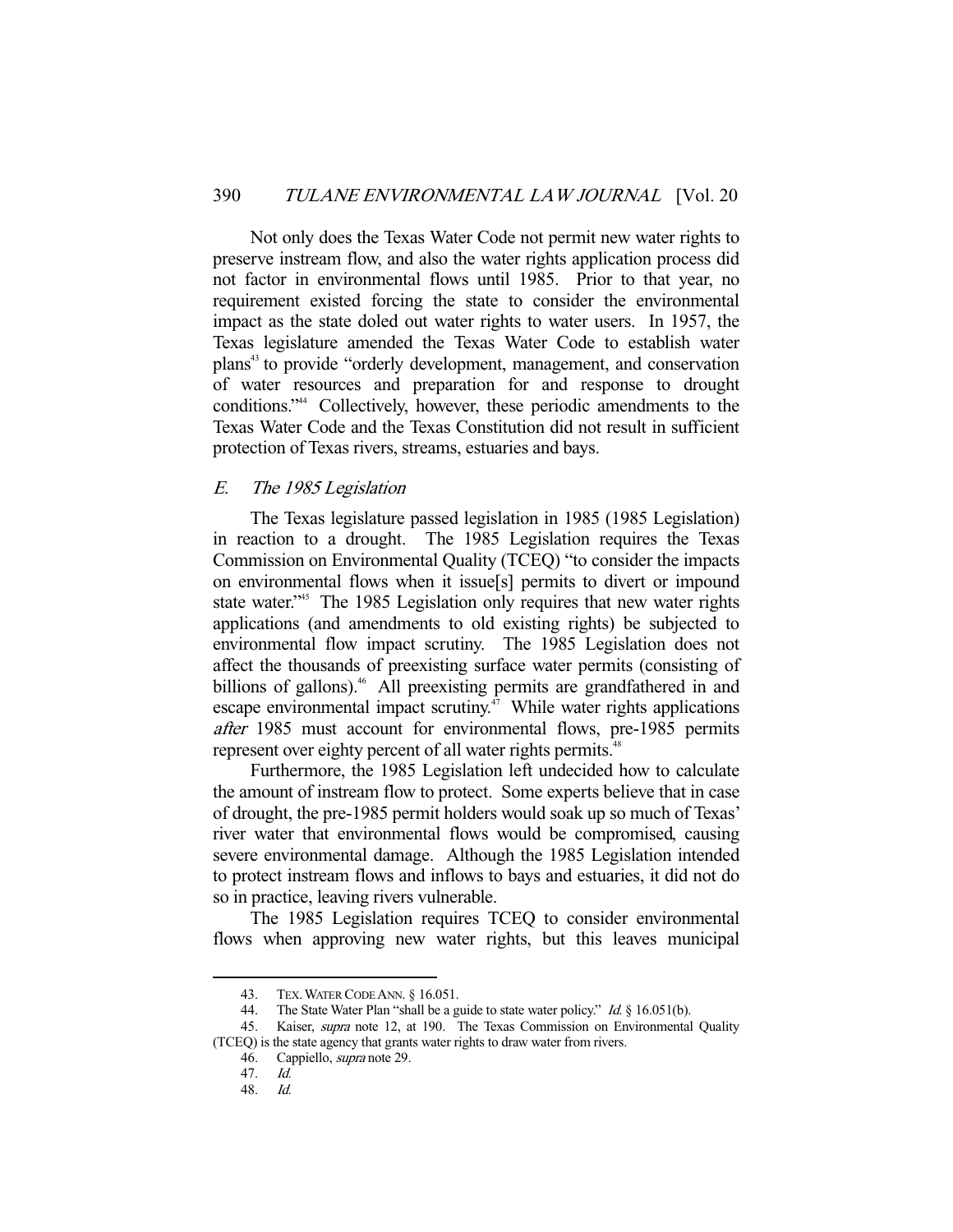planners with little recourse to accommodate population growth. Findings of what exactly constitutes sufficient environmental flow are inherently speculative and thus difficult to plan for. Because of the ambiguity and ineffective protection, the 1985 Legislation gives neither certainty to city planners nor genuine protection to instream flows.

 As a result of the 1985 Legislation, environmental flow consideration arises only in the context of new water rights applications. That is, the water rights application process is done on an ad hoc basis that is uninformed. It is also myopic because the process does not consider the health of the entire basin system. Each basin is unique, with different characteristics and environmental flow needs. What happens upstream in a basin affects downstream stakeholders and the environment. The river and bay health problems are exacerbated by the lack of a system in Texas whereby basin-wide scientific experts inform basin-wide water managers of environmental flow needs in a way that allows the basin managers to maximize water use benefits while safeguarding that basin's environmental flow needs.

## F. Bob Bullock and the Texas Water Trust

In 1997, Lt. Governor Bob Bullock brought together TNRCC (now known as TCEQ), TWDB and the Texas Parks and Wildlife Department (TPWD) and charged them with proposing water law reform.<sup>49</sup> The result brought sweeping changes to water law in Texas—Senate Bill 1, 75th Texas Legislature  $(S.B. 1)$ .<sup>50</sup> A crushing drought proceeded S.B. 1 in the mid-1990s. In this drought "more than ninety-five percent of the counties in Texas were eligible for disaster assistance from the federal government."51 Drought and overappropriation, as described in a 1998 law review article coauthored by Bullock, had resulted in "less water available than users are permitted to withdraw."52 According to Bullock, "[o]ne of the most important aspects of S.B. 1 is the recognition that water must be available to satisfy environmental needs for Texas' fish and wildlife habitat, instream flows, bays, and estuaries."<sup>553</sup> S.B. 1 mandated that "environmental needs be considered" in water management, and

 <sup>49.</sup> In Texas, the lieutenant governor is more powerful than the governor. Pieter M. Schenkkan, When and How Should Texas Courts Review Agency Rules, 47 BAYLOR L. REV. 989, 1118-19 (1995); see also James S. Liebman & Charles F. Sabel, Symposium, Changing Schools—A Public Laboratory Dewey Barely Imagined: The Emerging Model of School Governance and Legal Reform, 28 N.Y.U. REV. L. & Soc. CHANGE 183, 234 (2003).

 <sup>50.</sup> Act of June 2, 1997, 75th Leg., Reg. Sess., ch. 1010, 1997 Tex. Gen. Laws 3610.

<sup>51.</sup> Hubert & Bullock, *supra* note 5, at 55.

<sup>52.</sup> *Id.* at 64.<br>53. *Id.* 

<sup>53.</sup>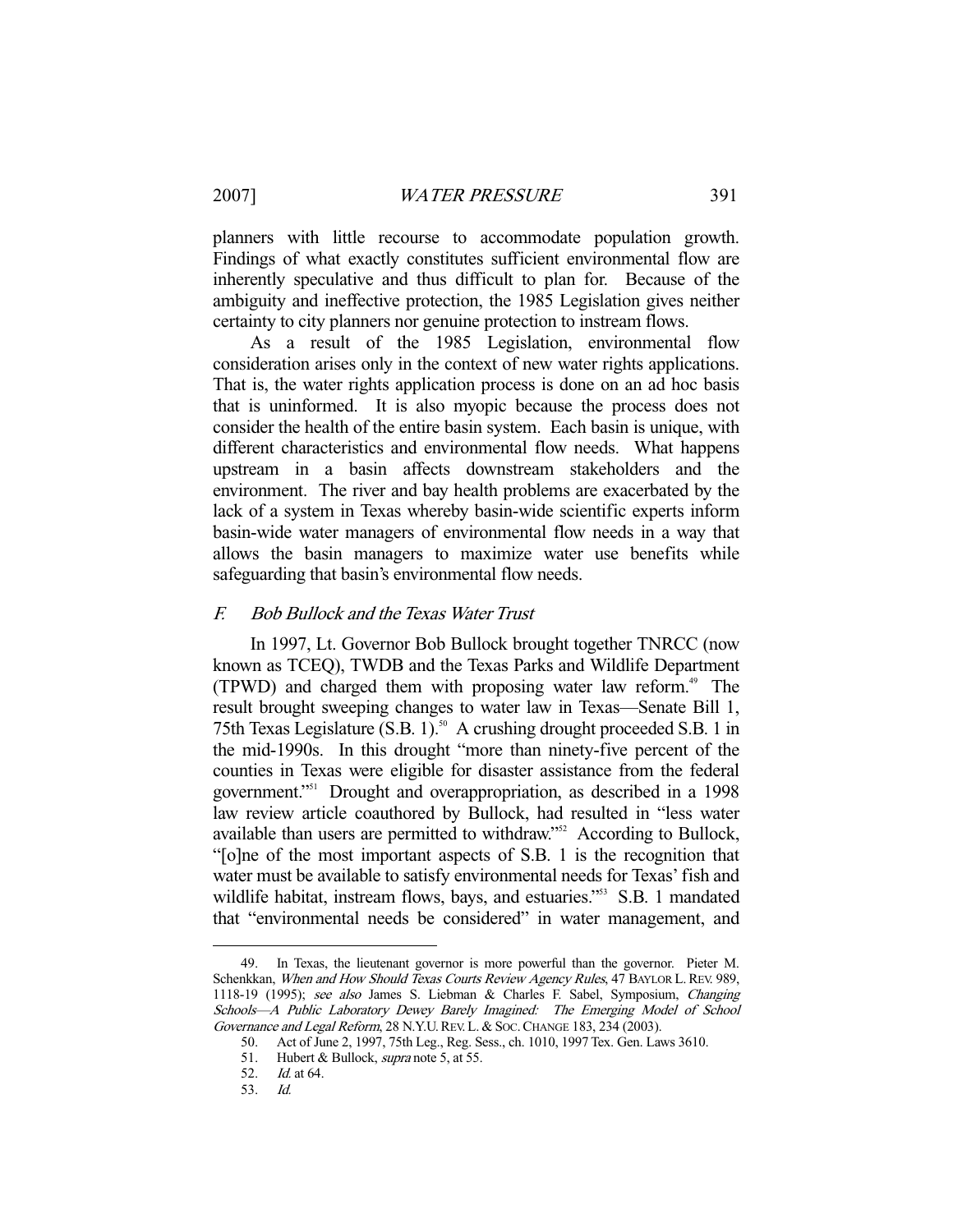established the Texas Water Trust (Trust) to "balance conservation with the water-supply needs of the future."54 The Trust acts as a repository for water rights whereby consumptive water rights can be donated (permanently or temporarily) to the Trust to be used to support environmental flows.

 The Trust was designed to protect the environment: "[b]y placing their water rights in this trust, owners and purchasers of water rights will be allowed to dedicate their water rights to environmental needs for a 'term specified by contractual agreement or in perpetuity.'"55 Has the Trust's creation solved the problem? Not yet. As of January 2007, there have only been two donations to the Trust.<sup>56</sup>

#### G. The San Marcos River Foundation Litigation

 For the moment, the Trust is woefully underutilized, and does not actively protect environmental flows. Despite the 1985 Legislation and S.B. 1's creation of the Trust, environmental flows remain vulnerable. Unsatisfied at the level of protection the Texas Water Code afforded Texas' rivers, a small environmental organization in San Marcos took aim to secure by permit what the Texas Water Code failed to protect by statute.<sup>57</sup> In December 2000, the San Marcos River Foundation (SMRF) applied for a new water right to be donated to the Trust.<sup>58</sup> This water right was to be the first donation to the Texas Water Trust.<sup>59</sup> Although S.B. 1 appears plainly to allow for environmental flows to be protected by acquisition of a water right and its donation to the Trust, such an acquisition is arguably in tension with the State Water Plan.<sup>60</sup> The water

<sup>54.</sup> Cappiello, *supra* note 29.<br>55. Hubert & Bullock, *supra* 

Hubert & Bullock, *supra* note 5, at 64.

 <sup>56.</sup> ENVIRONMENTAL FLOWS ADVISORY COMMITTEE: FINAL REPORT 162 (Dec. 2006), available at http://www.twdb.state.tx.us/EnvironmentalFlows/pdfs/REPORT/EFAC\_FINAL\_REPORT. pdf [hereinafter FINAL REPORT] (final report submitted to the Texas Governor, Lieutenant Governor, and Speaker of the House of Representatives).

<sup>57.</sup> See Gold, supra note 27 (quoting Wassenich: "People assume that the government is doing what it needs to do to sustain at least a minimum water flow in rivers. That is not the case. It is a free-for-all. They are giving away more than exists").

 <sup>58.</sup> The application was unique in that previous applications in Texas were for water use, while this was effectively an application to ensure nonuse. "We could see water rights being handed out right and left," said SMRF Executive Director Dianne Wassenich. "We were concerned that there wouldn't be any water left." Jim Yardley, Despite Recent Floods, Texas Fight over Rights to R=Precious Water of the Guadalupe River, N.Y. TIMES, July 21, 2002, § 1, at 1-14.

 <sup>59.</sup> Cappiello, supra note 29.

 <sup>60.</sup> Votteler, supra note 38, at 319. For a definition of "state water plan," see infra note 3 and accompanying text.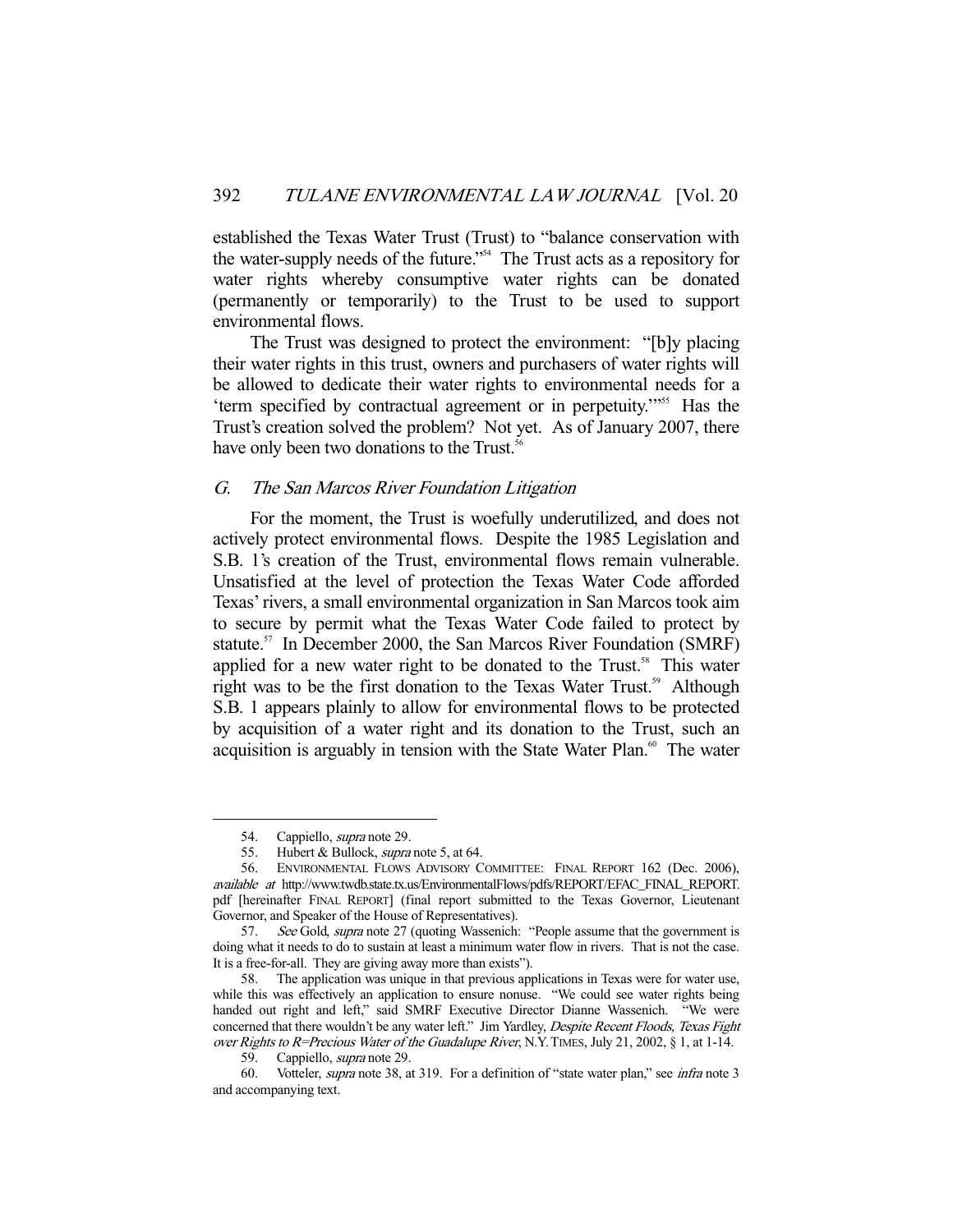right application sought to preserve  $1.3$  million acre-feet<sup>61</sup> of water (enough to supply a medium sized city) and currently serves to block future urban developments already being planned in San Antonio. The maneuver's ripple effect has contributed to a wave of water legislation for the 80th session of the Texas legislature in 2007.

 After SMRF applied, a myriad of stakeholders stood up to oppose it. One key stakeholder, the Guadalupe-Blanco River Authority (GBRA), $62$ had been maneuvering to apply for new water rights to accommodate San Antonio's future growth, an application jeopardized by SMRF's application. W.E. West Jr., general manager of the GBRA, explained that "[w]e cannot wait to ensure the water future of this region," because "[w]e're all in this together."<sup>63</sup> The timing of SMRF's application (December 2000) affected GBRA's application (November 2001). SMRF's application pre-dates GBRA's, and would effectively displace it. If granted, SMRF's application would result in its instream flow protection taking priority over GBRA's new municipal use. In times of drought this could mean that parts of San Antonio would go thirsty. The battle pits conservation against consumption. "It's a very interesting, very classic water battle," said West.<sup>64</sup> The battle is, at its essence, a battle of priorities.

 For stakeholders involved in the contested SMRF application, the ride was more akin to a plunge down white water rapids than a lazy tube ride down Comal Springs. After finding the SMRF application administratively complete, the TCEQ panel executive director advised that the application be sent to an administrative hearing. For a moment, SMRF seemed poised to make fish happy and to make municipal planners' work exponentially more difficult. However, TCEQ commissioners took the unusual step of dismissing the SMRF permit outright, rather than the customary administrative judicial review process. The vote was unanimous  $(3-0)$ .<sup>65</sup> The commissioners stated that

 <sup>61.</sup> An acre-foot is the amount of water needed to cover one acre of land one foot deep across.

 <sup>62.</sup> The Mission of the Guadalupe-Blanco River Authority is to protect, conserve, reclaim, and steward the resources of the ten-county district in order to ensure and promote quality of life. GBRA was created in 1933 under the Texas Constitution, and is the steward of water resources in the ten-county district that constitutes the basin of the Guadalupe and Blanco Rivers. Guadalupe-Blanco River Authority: Overview, http://www.gbra.org/About/Default.aspx (last visited Mar. 20, 2007).

 <sup>63.</sup> Press Release, Guadalupe-Blanco River Authority, GBRA Moves To Secure Water Supply for Region (Nov. 28, 2001), available at http://www.gbra.org/Documents/News/2001/ 01112803.pdf.

 <sup>64.</sup> Yardley, supra note 58.

 <sup>65.</sup> As of March 2007, the SMRF application is still being litigated.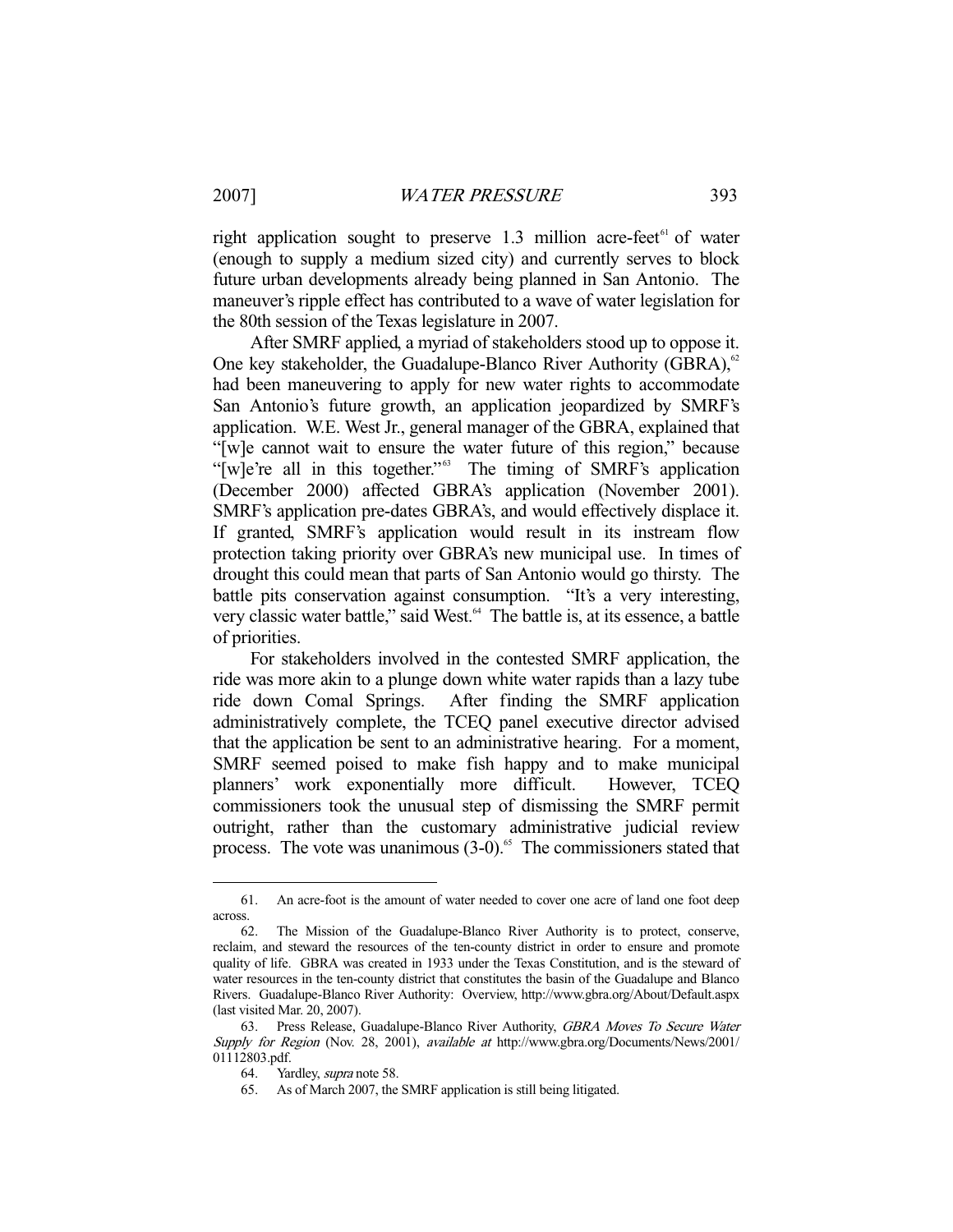current law did not authorize TCEQ to provide for new permits for instream river flows.<sup>66</sup> The *Los Angeles Times* noted another reason that the permit may have been quashed from the agenda: "Andy Saenz, a spokesman for the Texas Commission on Environmental Quality, acknowledged [that] when the item was placed on the commission's agenda, Texas Lt. Gov. David Dewhurst passed along a message, Saenz said: 'Don't vote on this issue.'"<sup>67</sup>

 The Lt. Governor's move was practical. Rather than throw a wrench into the planning gears of urban developers, he issued an executive order to prevent TCEQ from granting environmental flow water rights. Simultaneously Lt. Gov. Dewhurst established a commission to study and provide recommendations for legislative changes addressing the issue. Specifically, the commission was authorized to "examine relevant issues and make recommendations for commission action and legislation on methods for making future decisions to protect instream flows and freshwater inflows, while integrating such needs with human needs, including methods to address allocation of flows during drought conditions."68

 The 78th legislature created the Study Commission on Water for Environmental Flows (78th Commission) to address instream flow in the context of Texas' growing population.<sup>69</sup> The same legislation reiterated that TCEQ temporarily lacked the ability to issue permits for environmental flows (a nod to the SMRF application). The SMRF application predated this legislation, and is the subject of ongoing litigation.

 The 78th Commission's final report to the Legislature formed the basis of Senate Bill 3, 79th Legislative Session in 2005 (2005 Water  $Bill$ ).<sup>70</sup> The proposed 2005 Water Bill did not pass, but remains the

 <sup>66. &</sup>quot;As a matter of law, agencies do not have authority to take an action unless it is provided for by the Legislature," said TCEQ attorney Duncan Norton. Gold, supra note 27; see also Jerry Needham, Water Rights Bid Is Rejected; Conservationists Tried To Claim Flows for Bay, SAN ANTONIO EXPRESS-NEWS, Mar. 20, 2003, at 1B ("I do not find even a hint in the Water Code that the commission was granted the express authority to grant a stand-alone permit for environmental flows. . . ." (quoting TCEQ chairman Robert Huston)).

 <sup>67.</sup> Gold, supra note 27.

 <sup>68.</sup> State of Texas, Exec. Order No. RP50 (2005), available at http://www.governor.state. tx.us/divisions/press/exorders/rp50.

 <sup>69.</sup> S. 1639, 78th Leg., Reg. Sess., § 2 (Tex. 2003). The commission was charged to "study public policy implications for balancing the demands on the water resources of the state resulting from a growing population with the requirements of the riverine, bay, and estuary systems."

<sup>70.</sup> S. 3, 79th Leg., Reg. Sess. (Tex. 2005), available at http://www.capitol.state.tx.us/tlo/ legislation/ bill status.htm (select "79(R)-2005" in the "Legislature" drop-down menu; select radial dial "Bill Number," and search for SB 3).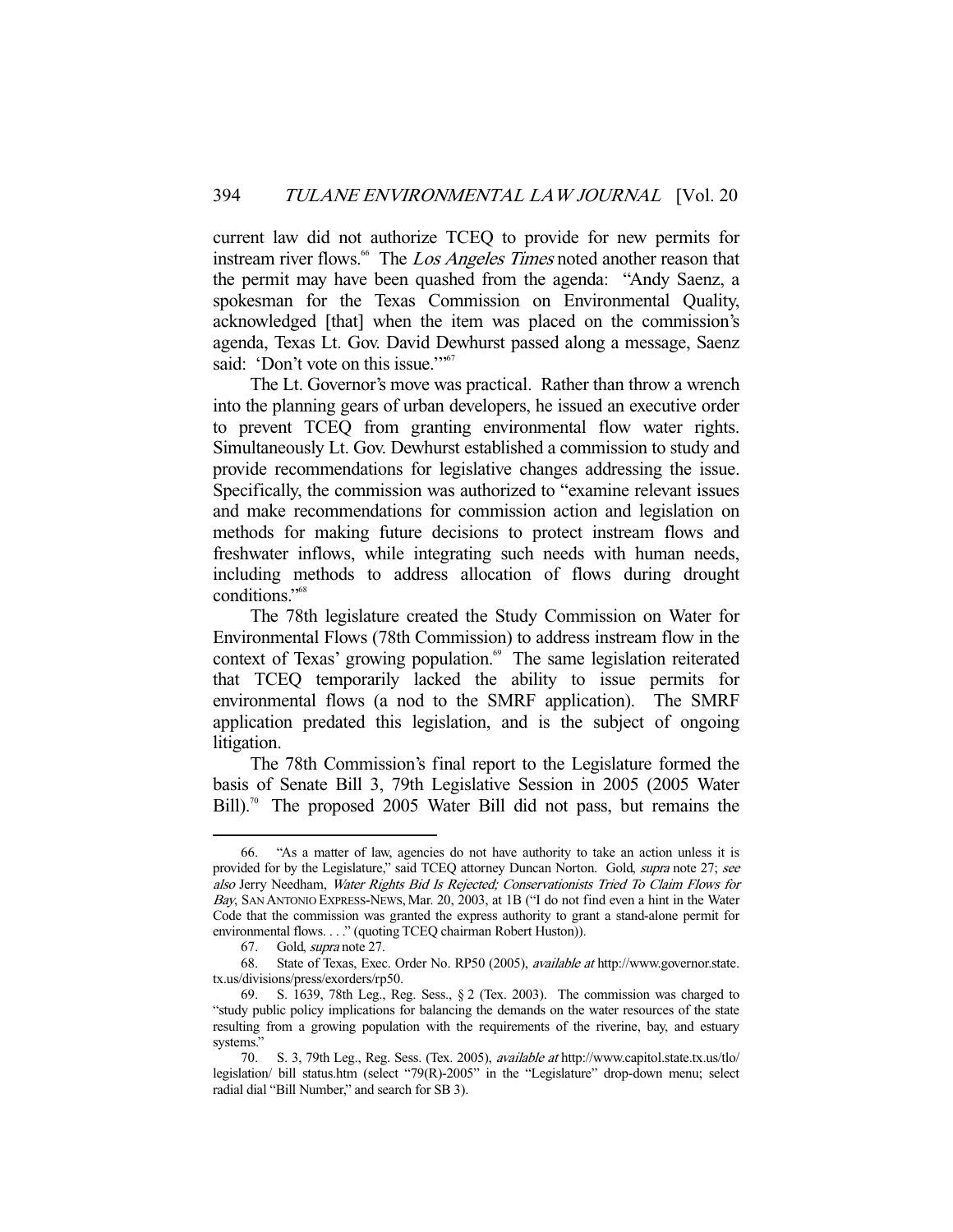starting point and model for the current water bill, H.B. 3, which sits before the current Texas legislature.<sup>71</sup>

# H. The 2005 Water Bill

 The doomed 2005 Water Bill would have been a "seismic shift" in Texas water law that would have protected environmental flows in three key ways.<sup>72</sup> First, the 2005 Water Bill would have dedicated water in some rivers to support environmental flows. This provision would have only operated in rivers that were not yet fully allocated. On the other hand, in fully allocated rivers (or rivers in which existing water allocation already displaces environmental flow standards), "a variety of approaches, both public and private, for filling the gap [would have been] explored and pursued."<sup>73</sup> For example, "[i]n a drought, these 'in-stream flows' requirements would [have been] scaled back so farmers and other users could get what they need. Environmentalists said the nondrought standards [were] stringent enough to enable wildlife populations to rebound after dry spells."<sup>74</sup> For perhaps the first time, developers and environmentalists agreed that the 2005 Water Bill was an important step towards protecting environmental flows.<sup>75</sup>

 The second way in which the 2005 Water Bill would have protected environmental flows was to allow statutory dedication of existing water rights to the Trust. The 2005 Water Bill would have allowed existing permit holders to voluntarily transfer existing permits to the Trust. Note however that the 2005 Water Bill would have only allowed for the dedication of existing rights to the Trust. The 2005 Water Bill would not have allowed *new* rights to be dedicated to the Trust. That is, those attempting to obtain new water rights (by direct application to the state) would have been statutorily shut out of the application process.

 The third way in which the 2005 Water Bill would have protected environmental flows was by encouraging conservation to reduce water use for human, farming and industrial needs.

<sup>71.</sup> FINAL REPORT, supra note 56.

 <sup>72.</sup> Press Release, Tex. Parks & Wildlife Dep't, Senate Bill 3 Would Provide Water for Fish and Wildlife (Apr. 11, 2005), available at http://www.tpwd.state.tx.us/newsmedia/releases/ text.phtml?req=20050411a [hereinafter Press Release-TPWD] (quoting Joseph Fitzsimmons, TPWD Chairman, Member of the 78th Commission and Member of the Environmental Flows Advisory Commission).

 <sup>73.</sup> S.B. 3, 79th Leg., Reg. Sess. (Tex. 2005).

 <sup>74.</sup> Robert Elder & Stephen Scheibal, Texans Would Pay More Under Water Policy Shift, AUSTIN AM.-STATESMAN, Apr. 5, 2005, at A1.

 <sup>75.</sup> Id. (quoting Ken Kramer, State Dir., Sierra Club).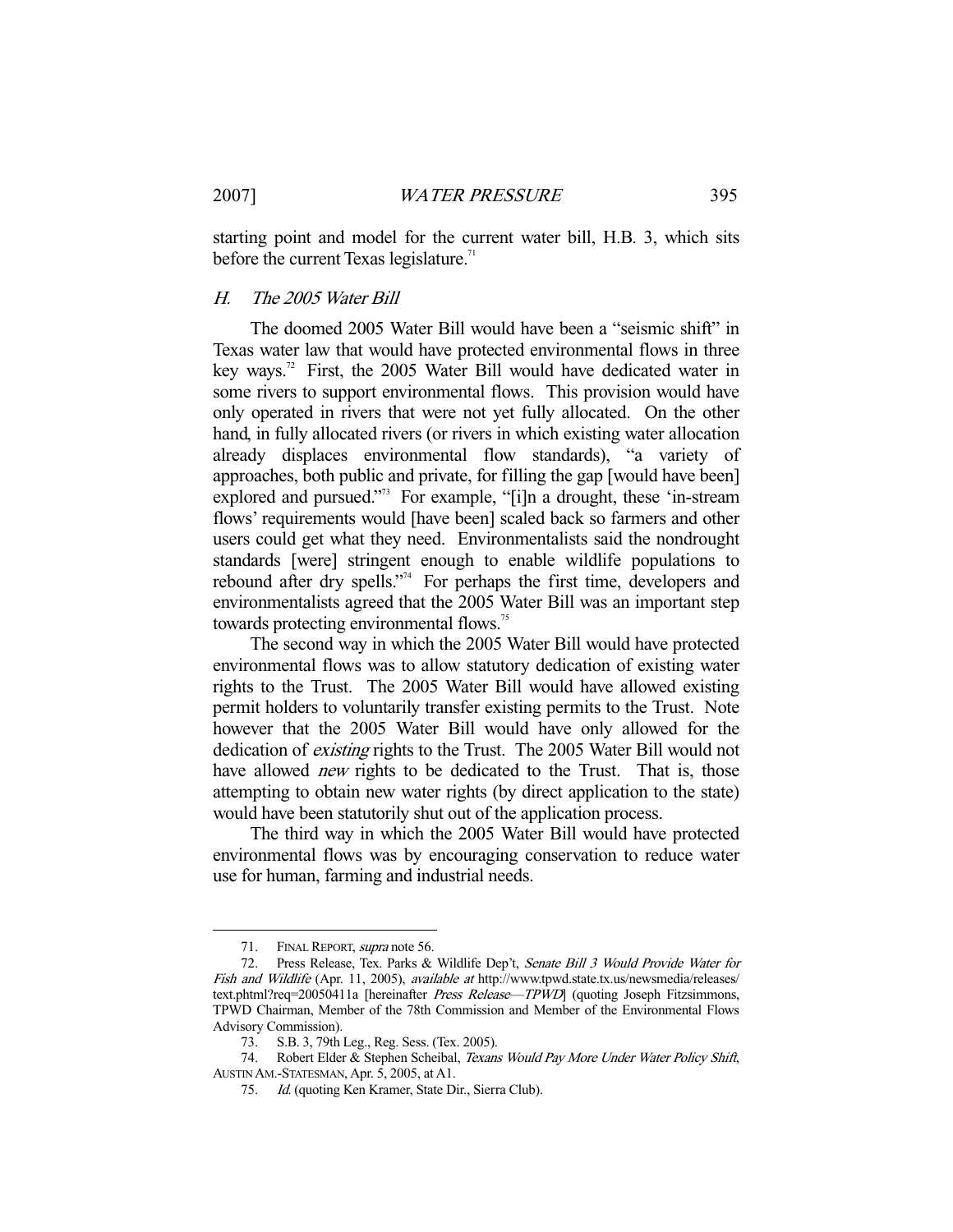Despite "widespread support from diverse interests and basically no opposition," the 2005 Water Bill failed in both the regular and special sessions.<sup>76</sup> Although the 2005 Water Bill passed the Senate, the House did not vote on the 2005 Water Bill. One knowledgeable commentator suggested that the 2005 Water Bill "succumbed to the problems caused by the strained relationship between the House and Senate leadership over other unrelated matters."<sup>77</sup>

# III. THE ENVIRONMENTAL FLOWS ADVISORY COMMISSION FINAL REPORT

In the fall of 2005, it seemed that much progress was lost. The 2005 Water Bill failed in the Texas legislature, and the 78th Study Commission's authority expired and disbanded. However, in late October, Governor Rick Perry issued Executive Order RP50, which called for the creation of a new commission—the Environmental Flows Advisory Commission (EFAC).<sup>78</sup> EFAC consisted of officers of TCEQ, TWDB and TPWD, as well as representatives from river authorities, municipalities, the public, environmental, agricultural, industrial, and hunting and fishing interests or others with expertise in environmental flows issues.<sup>79</sup> EFAC was charged with "develop[ing] recommendations to establish a process that will achieve a consensus-based, regional approach to integrate environmental flow protection with flows for human needs."<sup>80</sup> Further, EFAC was directed by the Governor to use the earlier 78th Study Commission's final report as a "starting point."<sup>81</sup>

EFAC issued a Final Report (Final Report) in December 2006 packed with proposed changes to the Texas Water Code and general policy recommendations.<sup>82</sup> Taken as a whole, the Final Report's suggestions stood to benefit not only the fish and the developer (two stakeholders who rarely find themselves on the same page), but also water rights holders, ranchers, scientists and environmentalists. The Final Report's suggestions appealed across the board, but were slightly

<sup>76.</sup> Press Release, Lone Star Chapter, Sierra Club, Sierra Club Calls Legislative Session a Defensive Victory (May 31, 2005), available at http://www.texas.sierraclub.org/press/news releases/20050531.htm (quoting Ken Kramer, State Dir., Sierra Club).

 <sup>77.</sup> Id.

 <sup>78.</sup> State of Texas, Exec. Order No. RP50 (2005), available at http://www.governor.state. tx.us/divisions.press/exorders/rp50.

 <sup>79.</sup> Id.

 <sup>80.</sup> Id.

 <sup>81.</sup> Id.

 <sup>82.</sup> The 80th Texas Legislative is in session from January 2007 through late spring of 2007.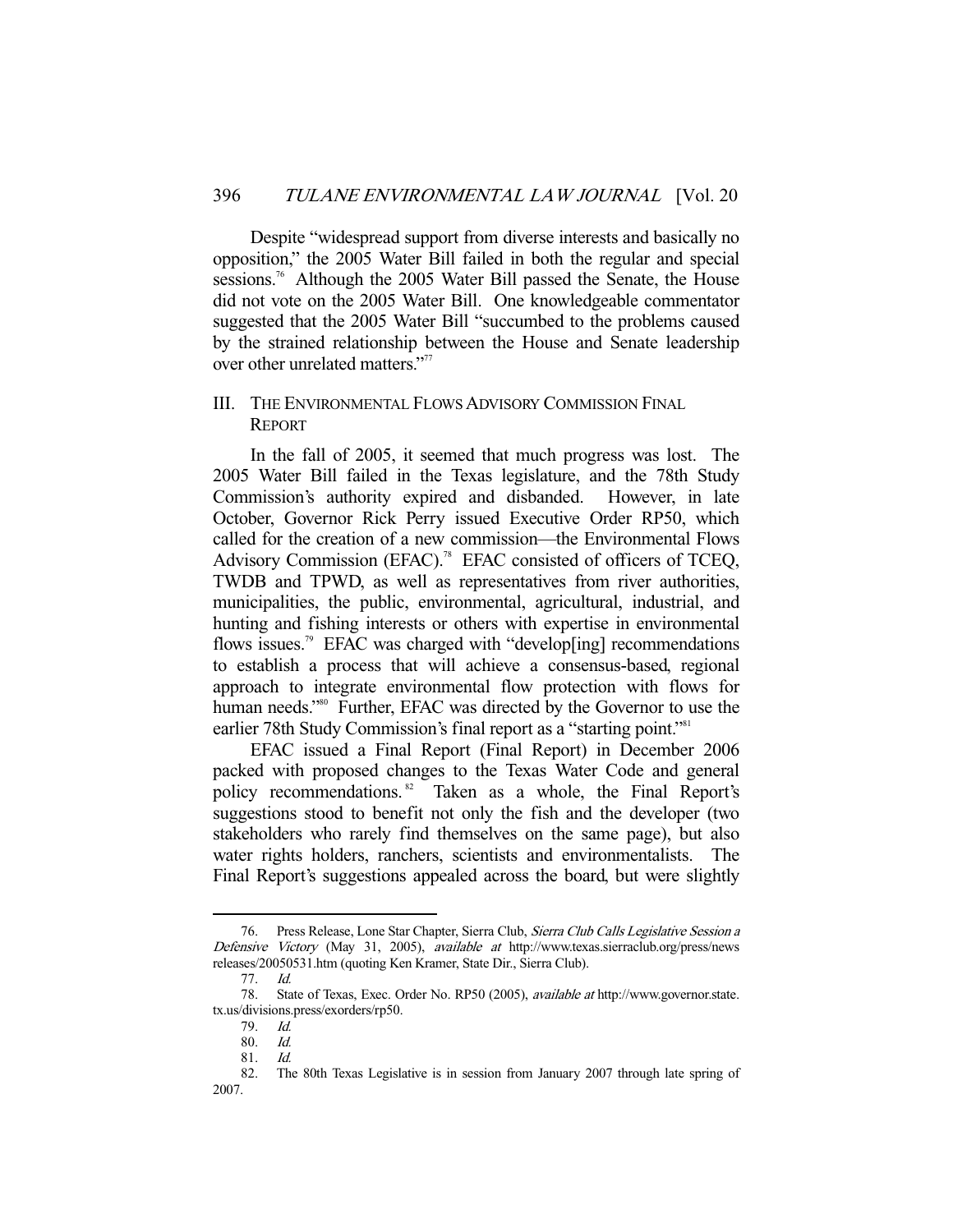-

different than the 2005 Water Bill proposals. The Final Report adopted the main pillars of the 2005 Water Bill to support environmental flows. Like the 2005 Water Bill, the Final Report recommended that Texas incentivize conservation, promote the Trust, and create and maintain a standards regime for environmental flows. Further, the Final Report recommended the promotion of water marketing and expansion of TCEQ's ability to amend water rights.

#### IV. HOUSE BILL 3, 80TH LEGISLATIVE SESSION

In early February 2007, Texas Representative Robert Puente of San Antonio $^{83}$  submitted House Bill 3 (H.B. 3) to the Texas legislature. $^{84}$  H.B. 3 closely resembled the 2005 Water Bill, but with one major exception: the system by which Texas manages its environmental flow protection. The design of the system is where the rubber meets the road (or, perhaps, where the paddle meets the stream) for environmental protection.

 Under H.B. 3, committees and science teams from each basin would recommend a system for environmental flow protection. A single state-wide Advisory Group would make key appointments, keep the Texas legislature abreast of committee and team activity, $\delta$ <sup>5</sup> and issue its own recommendations to the final arbiter, TCEQ. The composition of the Advisory Group would be critical—a lopsided commission of either environmentalists or industry and municipal representatives could tilt policy heavily enough in one's favor at the expense of the other. The political maneuvering has already begun.<sup>86</sup>

 Under H.B. 3, local basin and bay expert scientific teams (Basin Science Teams) would work together with an overarching statewide team of scientific experts (Texas Science Advisory Committee).<sup>87</sup> These Basin Science Teams would develop and submit to TCEQ environmental flow

 <sup>83.</sup> Representative Puente is chair of the Texas House of Representatives Natural Resources Committee.

 <sup>84. &</sup>quot;Greg Rothe, general manager of the San Antonio River Authority and president of the Texas Water Conservation Association (www.twca.org), a water conservation association representing the full spectrum of water users says, 'this bill will provide needed certainty for both the environment and our water supply needs.'" Press Release, Rep. Robert Puente, Puente Files Texas River and Bay Protection Bill (Feb. 1, 2007), available at http://pressroom.capitolannex. com/archives.159.

 <sup>85.</sup> See infra notes 102-109 and accompanying text.

 <sup>86. &</sup>quot;Texas cities, utility districts and water interests have already reported more than 200 lobbying contracts worth up to \$7 million for this session." Emily Ramshaw, Water Bill Aims to Regulate Flow, DALLAS MORNING NEWS, Feb. 2, 2007, at 4A.

 <sup>87.</sup> H.R. 3, 80th Leg., Reg. Sess. (Tex. 2007) (amending TEX. WATER CODE ANN. § 11.02362(k) (Vernon 2006)).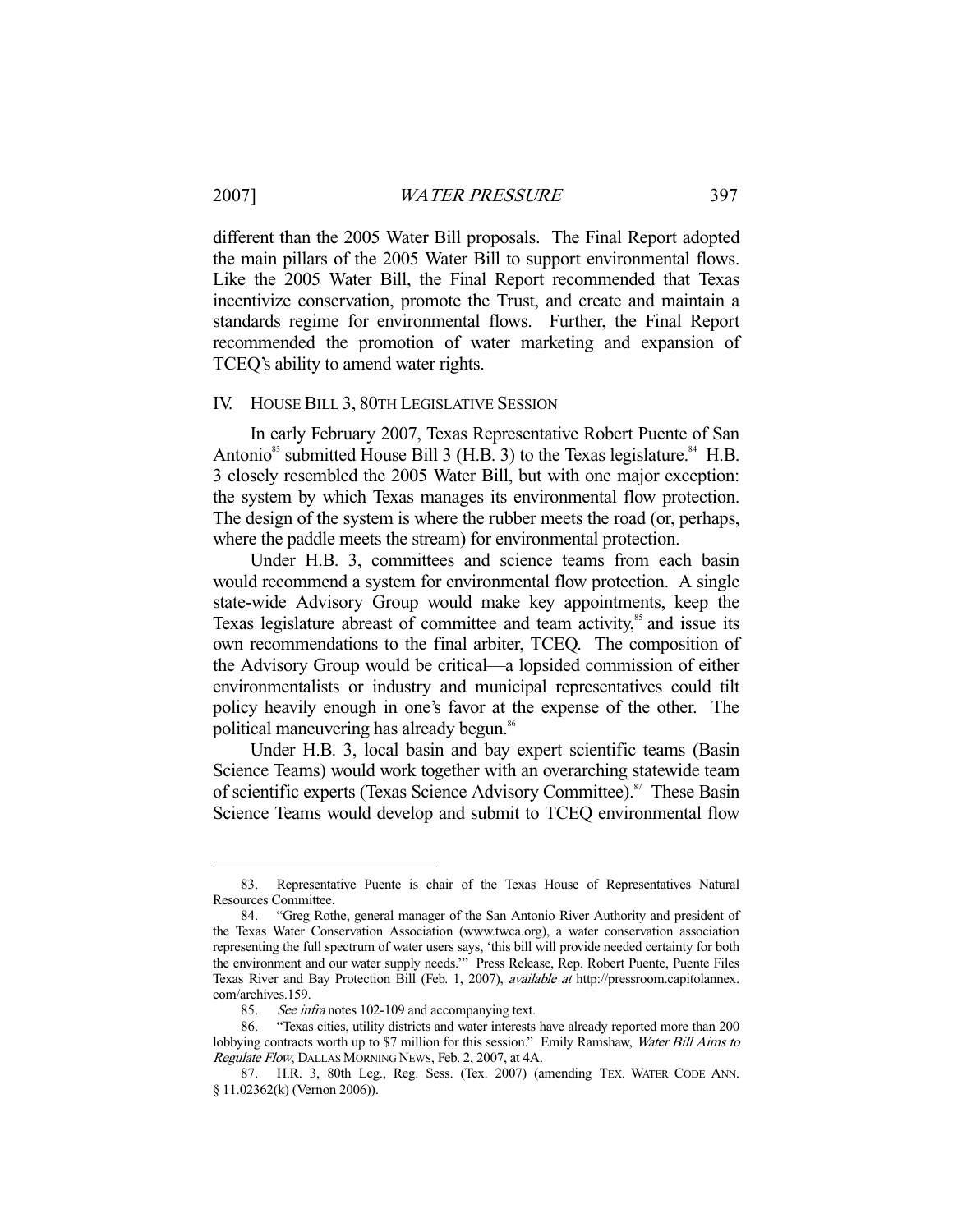regime recommendations (EF Regime Recommendations).<sup>88</sup> Each basin would also have a committee of basin and bay stakeholders (Basin Stakeholder Committee) which would comment and make recommendations to TCEQ with regard to the EF Regime Recommendations.<sup>89</sup> TCEQ would then adopt a regime for each river basin and bay system.<sup>90</sup>

#### A. Regime Change

In H.B. 3's environmental flow protection system, power would flow top down. That is, state politicians would have appointment power of key positions, along with removability power for some.<sup>91</sup> Management would rest primarily with Texas' Environmental Flows Advisory Group (Advisory Group), $\frac{92}{3}$  which would in turn be appointed by three Texas politicians.<sup>93</sup> The Advisory Group's duties would include:  $(1)$  determining the geographical boundaries of each basin;<sup>94</sup> (2) developing schedules for EF Regime Recommendations;<sup>95</sup> (3) appointing the Basin Stakeholder Committee members;  $\frac{8}{3}$  (4) appointing the Texas Science Advisory Committee  $(TSAC)$ ;<sup>97</sup> (5) considering for approval the Basin Stakeholder

-

 The advisory group shall conduct public hearings and study public policy implications for balancing the demands on the water resources of the state resulting from a growing population with the requirements of the riverine, bay, and estuary systems including granting permits for instream flows dedicated to environmental needs or bay and estuary inflows, use of the Texas Water Trust, and any other issues that the advisory group determines have importance and relevance to the protection of environmental flows. In evaluating the options for providing adequate environmental flows, the advisory group shall take notice of the strong public policy imperative that exists in this state recognizing that environmental flows are important to the biological health of our public and private lands, streams and rivers, and bay and estuary systems and are high priorities in the water management process. The advisory group shall specifically address: (1) ways that the ecological soundness of those systems will be ensured in the water rights administration and enforcement and water allocation processes; and (2) appropriate methods to encourage persons voluntarily to convert reasonable amounts of existing water rights to use for environmental flow protection temporarily or permanently.

- 93. Id. (amending TEX. WATER CODE ANN. § 11.0236(b)).<br>94. Id. (amending TEX. WATER CODE ANN. § 11.02362).
- Id. (amending TEX. WATER CODE ANN. § 11.02362).
- 95. *Id.* (amending TEX. WATER CODE ANN. § 11.02362(d)).

97. *Id.* (amending TEX. WATER CODE ANN. § 11.02361(a)).

<sup>88.</sup> *Id.* (amending TEX. WATER CODE ANN. § 11.02362(c)).

 <sup>89.</sup> Id.

<sup>90.</sup> Id.<br>91. Id.

*Id.* (amending TEX. WATER CODE ANN.  $\S$  11.0236(d)).

 <sup>92.</sup> The proposed code states:

H.R. 3, 80th Leg., Reg. Sess. (Tex. 2007) (amending TEX.WATER CODE ANN. § 11.0236(i)).

<sup>96.</sup> Id. (amending TEX. WATER CODE ANN. § 11.02362(f)).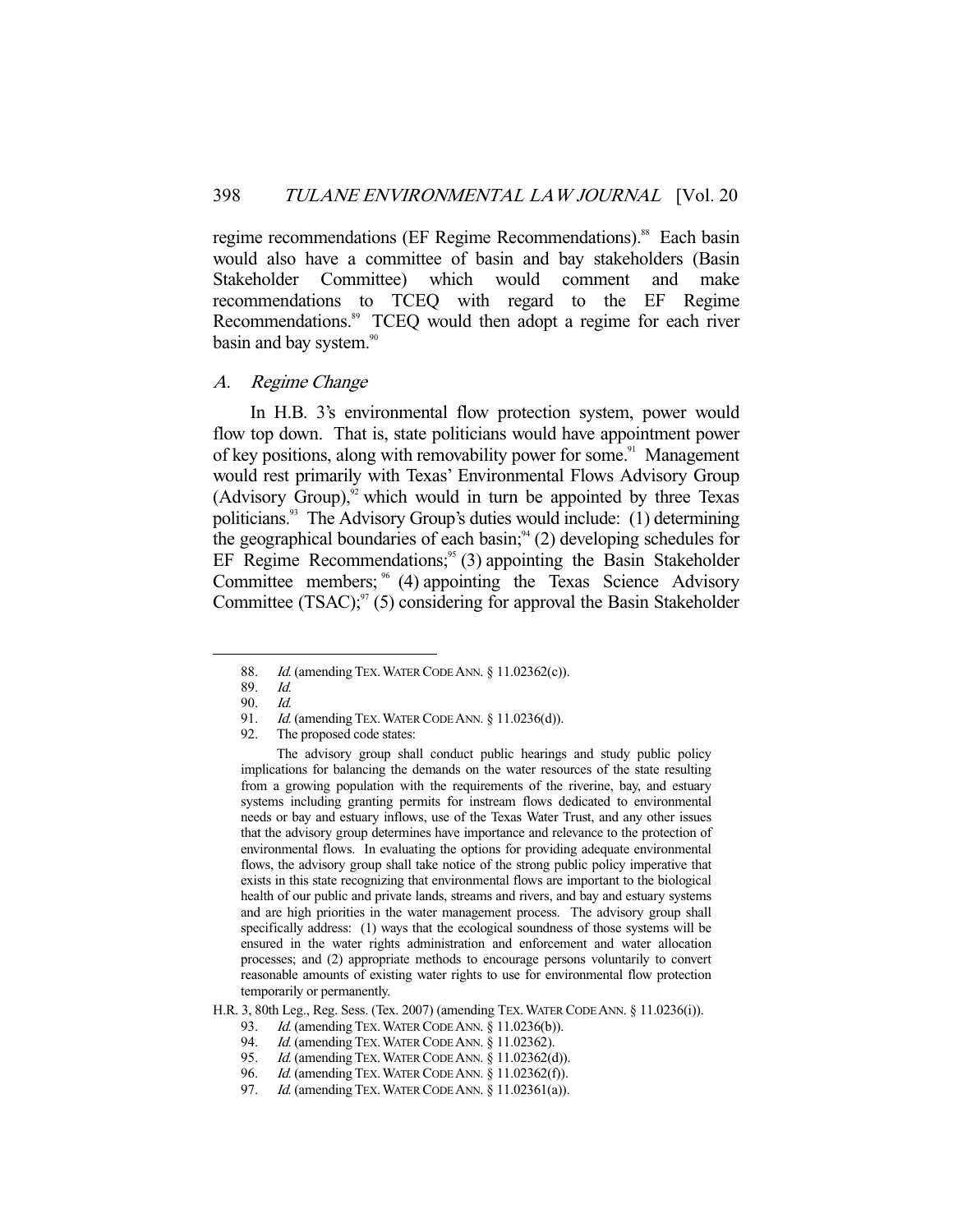-

Committees' ongoing work plans;<sup>98</sup> (6) receiving reports from TCEQ, TPWD, and TWDB regarding flow recommendations and implementation of flow plans;<sup>99</sup> (7) reporting activities to the Governor, lieutenant Governor, and speaker of the house;<sup>100</sup> and (8) submitting comments to TCEQ during review of EF Regime Recommendations. TCEQ ultimately would adopt and promulgate the regime and standards.<sup>101</sup> Thus, the Advisory Group would act as a conduit of information from the Texas political leadership to the policy makers at TCEQ.

 The environmental flow protection regime would not be wellinsulated from politics. The Advisory Group itself would be composed entirely of political appointees.<sup>102</sup> The Advisory Group would have nine members.<sup>103</sup> The first three would be appointed by the Governor.<sup>104</sup> The Governor's three appointees would be consistent with section 11.0236(c), which states that one appointee would be from TCEQ, one would be from TWDB, and one would be from the TPWD. The next three would be appointed by the Lieutenant Governor, and all three would come from the Texas Senate.<sup>105</sup> The final three members would be appointed by the Speaker of the House of Representatives, and all three would come from the Texas House.<sup>106</sup> All appointments would be made by only three politicians, and thus happenstance of political leadership could lead to representation for narrow constituencies, rather than a more politicallyneutral process that would represent broader interests.

 The Advisory Group members would serve at the pleasure of the person who appointed them.<sup>107</sup> While removability would add an element of accountability, the structure also would subject the member to additional direct political influence that could draw them away from their expert impartiality. An appointee whose position is subject to a Governor's whims would likely find it difficult to muster the courage to

<sup>98.</sup> *Id.* (amending TEX. WATER CODE ANN. § 11.02362(p)).

<sup>99.</sup> *Id.* (amending TEX. WATER CODE ANN. § 11.02361(f)).

 <sup>100.</sup> Id. (amending TEX.WATER CODE ANN. § 11.0236(l)).

 <sup>101.</sup> TCEQ must adopt environmental flow standards "that are adequate to support a sound ecological environment, to the maximum extent reasonable considering other public interests and other relevant factors." *Id.* (amending TEX. WATER CODE ANN. § 11.1471(a)). The standards "must consist of a schedule of flow quantities, reflecting seasonal and yearly fluctuations that may vary geographically." *Id.* (amending TEX. WATER CODE ANN. § 11.1471(c)).

 <sup>102.</sup> EFAC's Final Report proposed that this advisory group be composed such that five of eleven positions would be earmarked for specific agency officers or legislature representatives.

 <sup>103.</sup> Id. (amending TEX.WATER CODE ANN. § 11.0236(b)).

<sup>104.</sup> Id. (amending TEX. WATER CODE ANN. § 11.0236(b)(1)) and TEX. WATER CODE ANN. § 11.0236(C)).

 <sup>105.</sup> Id. (amending TEX.WATER CODE ANN. § 11.0236(b)(2)).

 <sup>106.</sup> Id. (amending TEX.WATER CODE ANN. § 11.0236(b)(3)).

 <sup>107.</sup> Id. (amending TEX.WATER CODE ANN. § 11.0236(d)).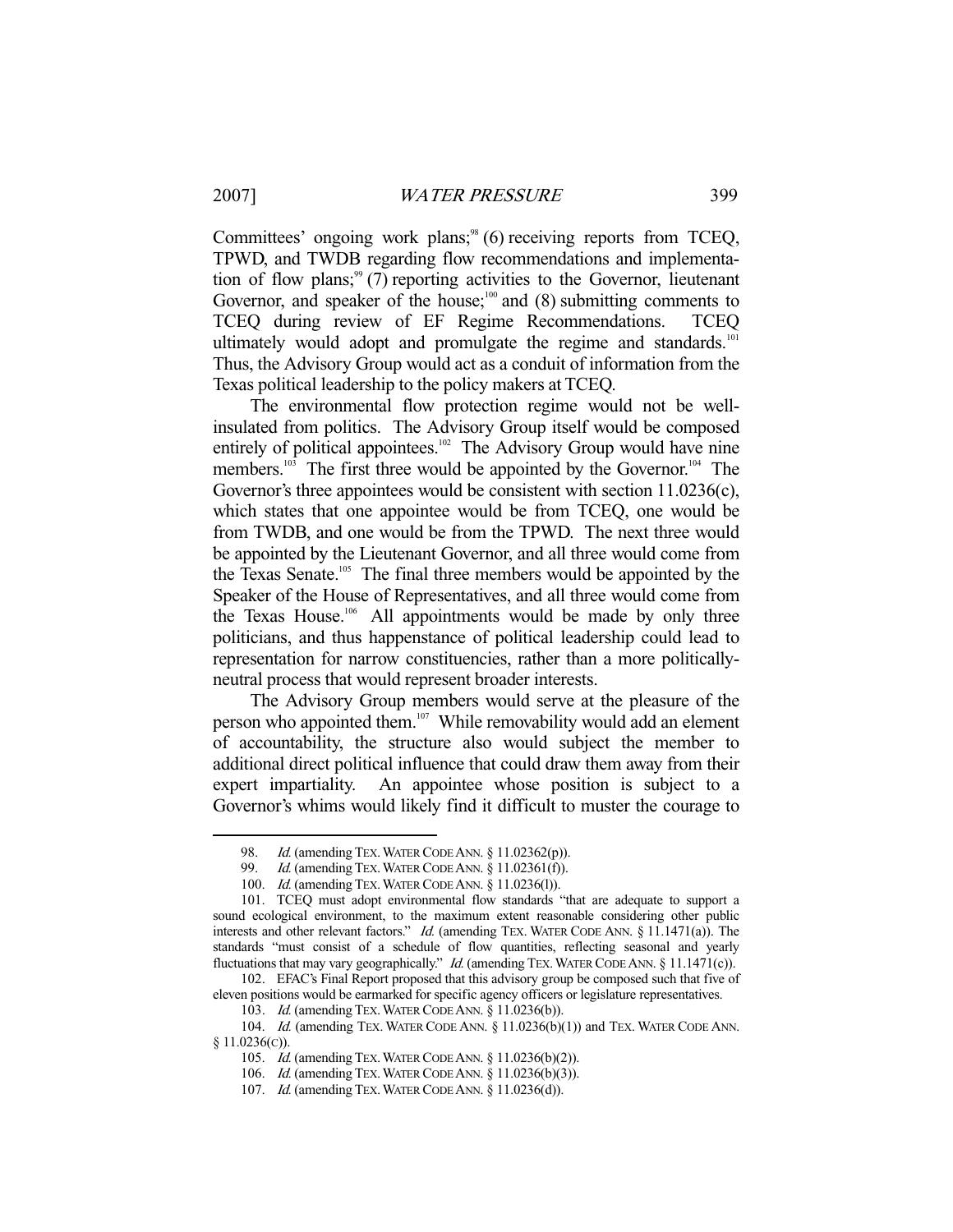act inconsistently with the Governor's political inclinations, especially since water issues are so politically charged. Effectively, the removability provision elevates political loyalty over evenhanded basin management.

 The political makeup of the Advisory Group would affect the composition of the Basin Stakeholder Committees, which are appointed entirely by the Advisory Group, for five year terms. <sup>108</sup> These appointments would be subject to a flexible rule under which various industries, water users and environmental interests must be represented.<sup>109</sup> Under this rule, a minimum of seventeen stakeholders must form each Basin Stakeholder Committee, with fourteen of the positions being earmarked for specific kinds of stakeholders.<sup>110</sup> Overall the Texas Water Code would allocate positions for representatives of water users, to the detriment of those interested in preserving in-stream flows. With water consumers weighing heavily, the likely result would be that EF Regime Recommendations would lean towards water consumption, with too little environmental protection for rivers and streams.

 Each Basin Stakeholder Committee would appoint a basin and bay expert science team. H.B. 3 affords much discretion in the appointments, with little direction in the process beyond that the Basin Science Team should be "composed of technical experts with special expertise regarding the river basin and bay system or regarding the development of environmental flow regimes."<sup>111</sup> The Basin Science Team members would serve five year terms.<sup>112</sup>

 The environmental flow regime, as set forth in H.B. 3, calls for the Basin Stakeholder Committees to submit recommendations to the TCEQ.

 <sup>108.</sup> Id. (amending TEX.WATER CODE ANN. § 11.02362(f)-(g)).

 <sup>109.</sup> The proposed code states:

The membership of each committee must: (1) reflect a fair and equitable balance of interest groups concerned with the particular river basin and bay system for which the committee is established; and (2) be representative of appropriate stakeholders, including the following if they have a presence in the particular river basin and bay system for which the committee is established: (A) agricultural water users; (B) recreational water users, including coastal recreational anglers and businesses supporting water recreation; (C) municipalities; (D) soil and water conservation districts; (E) industrial water users, including representative of each of the following sectors: (i) refining; (ii) chemical manufacturing; (iii) electricity generation; and (iv) production of paper products or timer; (F) commercial fisherman; (G) pubic interest groups; (H) regional water planning groups; (I) groundwater conservation districts; (J) river authorities and other conservation and reclamation districts with jurisdiction over surface water; and (K) environmental interests.

H.R. 3, 80th Leg., Reg. Sess. (Tex. 2007) (amending TEX.WATER CODE ANN. § 11.02362(f)). 110. Id.

 <sup>111.</sup> Id. (amending TEX.WATER CODE ANN. § 11.02362(i)).

 <sup>112.</sup> Id. (amending TEX.WATER CODE ANN. § 11.02362(j)).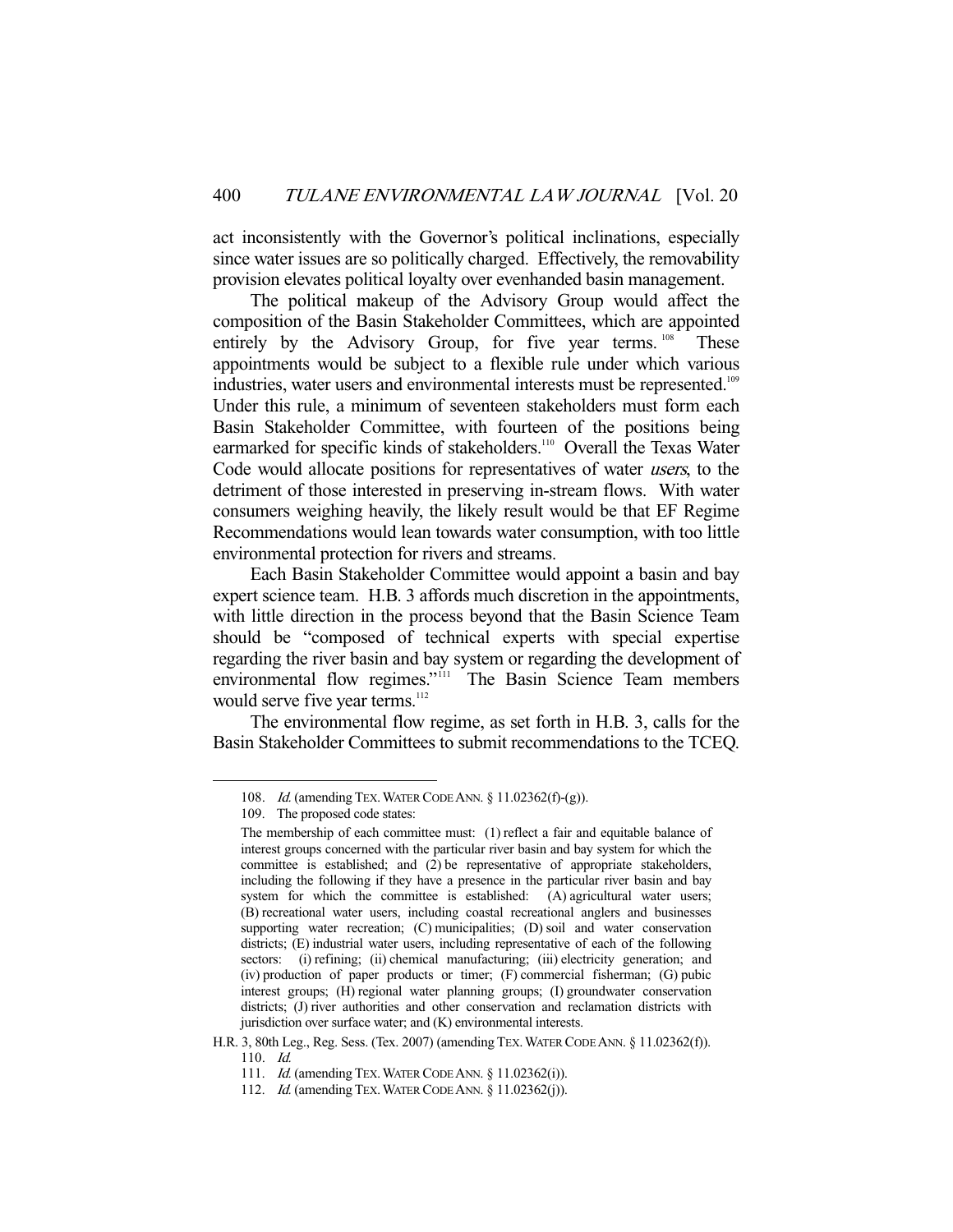These recommendations would supplement and respond to the EF Regime Recommendations submitted earlier to TCEQ by the Basin Science Team. As noted above, the Advisory Group would submit to TCEQ comments on the Basin Stakeholder Committee's recommendations. Approval power with respect to environmental flow standards would rest with TCEQ (which would rely on the Texas Science Advisory Committee for scientific support). Standards would be finalized on a basin by basin level.

 The Advisory Group would appoint the TSAC to make recommendations to the Advisory Group concerning flow programs at Texas' agencies and basin science team activities.<sup>113</sup> The TSAC would provide "an objective perspective and diverse technical expertise, including expertise in hydrology, hydraulics, water resources, aquatic and terrestrial biology, geomorphology, geology, water quality, computer modeling, and other technical areas pertinent to the evaluation of environmental flows."<sup>114</sup> The TSAC would work closely with each basin science team, with TSAC appointing one nonvoting liaison as a member of each Team. The liaison would "facilitate coordination and consistency in environmental flow activities throughout the state."<sup>115</sup> The TSAC would report on Basic Science Teams' recommendations to the Advisory Group.<sup>116</sup>

 The TWDB, TCEQ, and TPWD would also delegate representatives as nonvoting members to the Basin Science Teams to "provide technical assistance to each basin and bay expert science team . . . [and] to facilitate the development of environmental flow regime recommendations."<sup>117</sup>

# B. Sunlight Provisions

-

H.B. 3 proposes a system to develop basin wide plans to protect Texas rivers, streams, bays, and estuaries. Although this plan would be poised to bend in political winds, H.B. 3 includes provisions that would help offset the political character slightly. H.B. 3 would feature sunlight provisions requiring that deliberations be public for Basin Science Teams,<sup>118</sup> Basin Stakeholder Committees,<sup>119</sup> and the Advisory Group.<sup>120</sup>

<sup>113.</sup> *Id.* (amending TEX. WATER CODE ANN. § 11.02361(e)).

<sup>114.</sup> *Id.* (amending TEX. WATER CODE ANN. § 11.02361(b)).

 <sup>115.</sup> Id. (amending TEX.WATER CODE ANN. § 11.02362(k)).

<sup>116.</sup> Id. (amending TEX. WATER CODE ANN. § 11.02362(k)); id. (amending TEX. WATER CODE ANN. § 11.02361(f)).

<sup>117.</sup> *Id.* (amending TEX. WATER CODE ANN. § 11.02362(k)).

 <sup>118.</sup> Id. (amending TEX.WATER CODE ANN. § 11.02362(l)).

 <sup>119.</sup> Id. (amending TEX.WATER CODE ANN. § 11.02362(h)).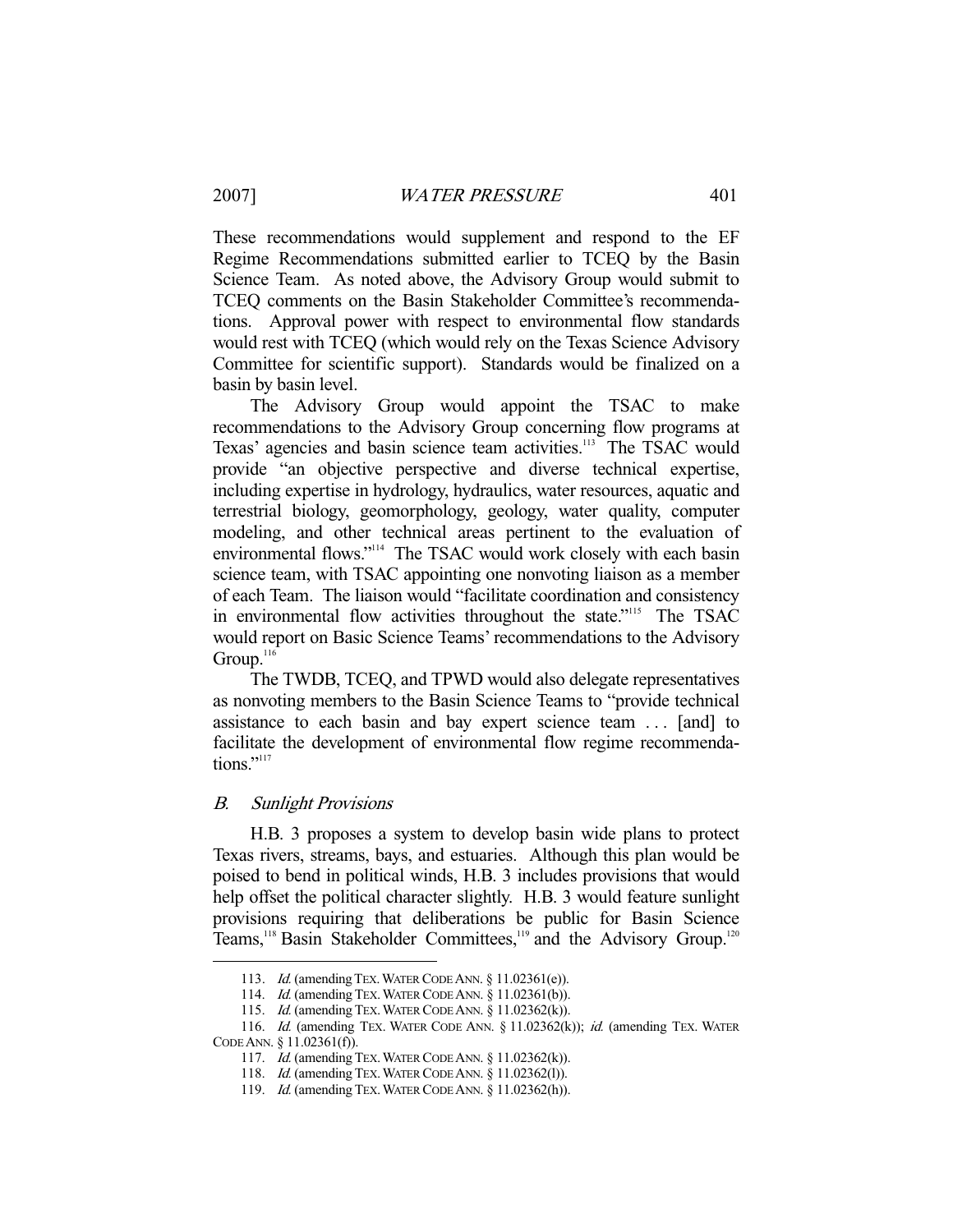The Texas Science Advisory Committee would not have a public hearing provision.

 Coupled with the cross-membership between the Texas agencies, Basin Science Teams, Basin Stakeholder Committees and the Advisory Group, the sunlight provisions assure that Texas water policy would not be created in secret. With much of water law taking place off the ordinary Texan's radar, such an open policy is welcome in that it would encourage newspapers to report on water issues, and it would allow concerned citizens to participate in the debate. The sunlight provisions would make it harder for any particular stakeholder to be shortchanged in the process.

#### C. No New Water Rights for Instream Flows

The H.B. 3 reform proposal states that TCEQ "may not issue a new permit for instream flows dedicated to environmental needs or bay and estuary inflows."<sup>121</sup> This provision would remove any doubt that environmental organizations cannot apply for *new* water rights to dedicate to the Trust for environmental flow protection (a direct legislative response to the SMRF application).<sup>122</sup> Precluding new environmental flow water rights statutorily would ease the work of city planners. That is, planners would not have to contend with large blocks of water declared off limits by new inflow water rights. H.B. 3 would allow TCEQ to amend an *existing* permit "to change the use to or add a use for instream flows dedicated to environmental needs or bay and estuary inflows."<sup>123</sup> At the moment, there appears to be no incentive for a water right holder to amend a permit for instream flow, and it is unlikely that this provision will trigger a waterfall of amended permits for instream flows.

 The SMRF application was a unique attempt to establish a base minimum flow in the Guadalupe River, but its achievement would have left growing cities high and dry. The absolute nature of such a right would not allow for compromise in times of drought. Nor would such an instream right accommodate future development along the river, development that could, arguably, be managed in such a way that does not compromise environmental flows. It is good governance to preclude blanket instream flow protection of new water rights, but there is a

<sup>120.</sup> *Id.* (amending TEX. WATER CODE ANN. § 11.0236(i)).

<sup>121.</sup> *Id.* (amending TEX. WATER CODE ANN. § 11.0237(a)).

 <sup>122.</sup> Id.

 <sup>123.</sup> Id.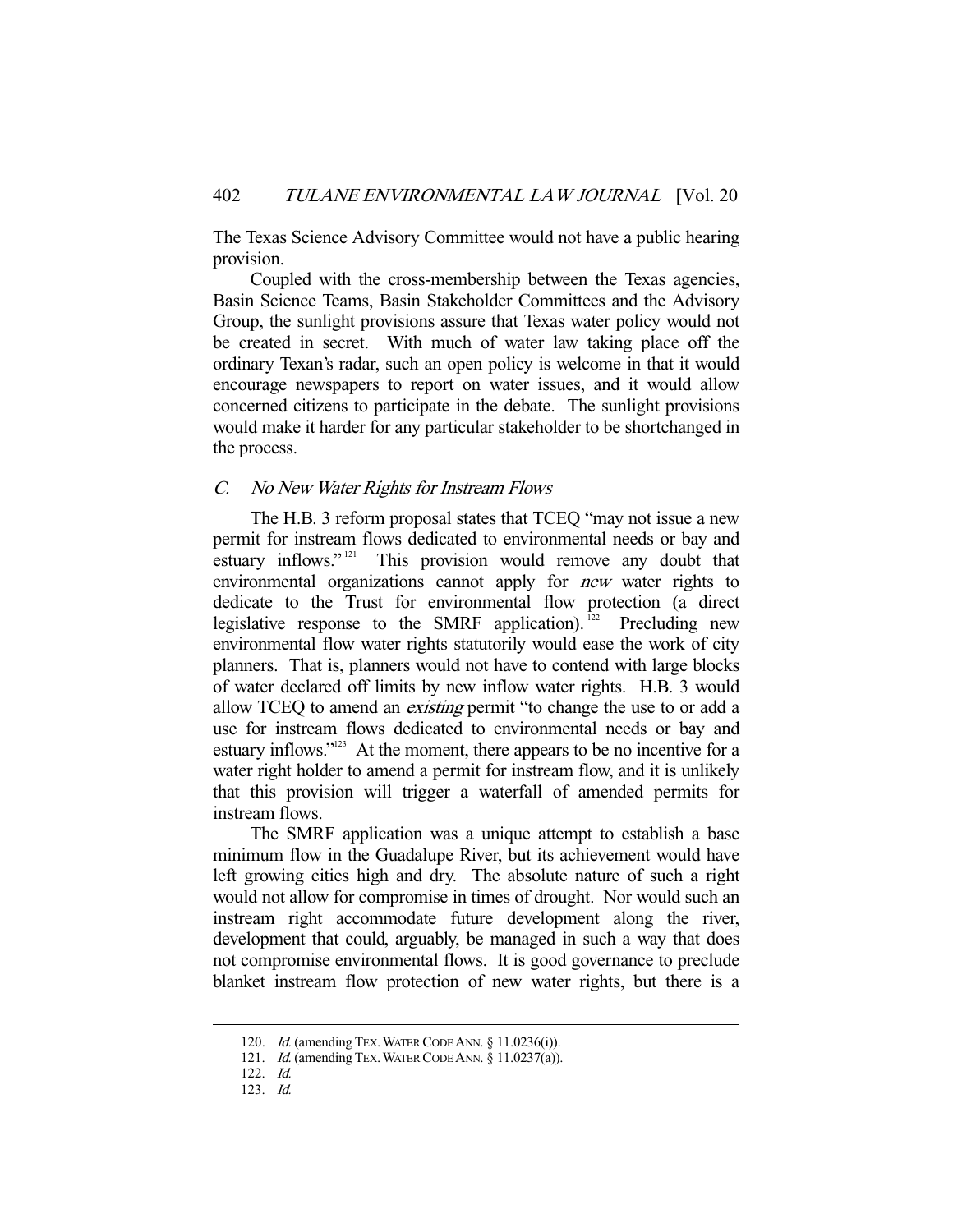meaningful absence of strong alternative environmental flow protection in H.B. 3's remaining provisions.

## D. Environmental Set-Aside

H.B. 3 would set aside water for environmental purposes in rivers that have not been fully appropriated.<sup>124</sup> Although the final calculations have not been made, few rivers would likely meet this criteria, and thus few would have water set aside.<sup>125</sup> For rivers which lack enough unappropriated water to set aside to meet environmental flow standards, "a variety of market approaches, both public and private, for filling the gap must be explored and pursued."126 H.B. 3 would not expropriate by removing water from existing water rights to serve environmental flows. H.B. 3 differs from the 2005 Water Bill in the addition of the qualifying term "market," which would restrict solutions to the realm of water marketing. There are no funding provisions complementing the set-aside provision, and state purchase of water rights on the market for deposit into the Trust would be highly unlikely.

 On the other hand, H.B. 3 would leave the onus to protect rivers, streams, bays, and estuaries on private parties with an interest in environmental flows. That is, if environmentalists and fishing organizations want to protect flows, they would have to buy water rights from private water rights holders, then donate those rights to the Trust. If this arrangement results from H.B. 3, the stakeholders for preservation (which includes everyone from tubing/canoeing companies to fisherman to industries that depend on healthy bays) would need to pool their resources to secure water rights.

#### E. Texas Water Trust Provisions

H.B. 3 would remove impediments to transferring and leasing water rights to the Texas Water Trust. This would include fees,<sup>127</sup> cost assessments,  $128$  and expenses  $129$  for donations and long-term leases.<sup>130</sup> The purpose here would be to encourage transfers to the Trust by reducing costs for the donor. Water in the Trust would be actively protected as

 <sup>124.</sup> Id. (amending TEX.WATER CODE ANN. § 11.0235(d-3)(1)).

<sup>125.</sup> Kaiser, *supra* note 4, at 159.

 <sup>126.</sup> Id. (amending TEX.WATER CODE ANN. § 11.0235(d-3)(2)).

<sup>127.</sup> Id. (amending TEX. WATER CODE ANN. § 5.701(j)).

 <sup>128.</sup> Id. (amending TEX.WATER CODE ANN. § 11.404(e)).

 <sup>129.</sup> Id. (amending TEX.WATER CODE ANN. § 11.404(e)).

 <sup>130.</sup> Id. (amending TEX.WATER CODE ANN. § 11.329(g)).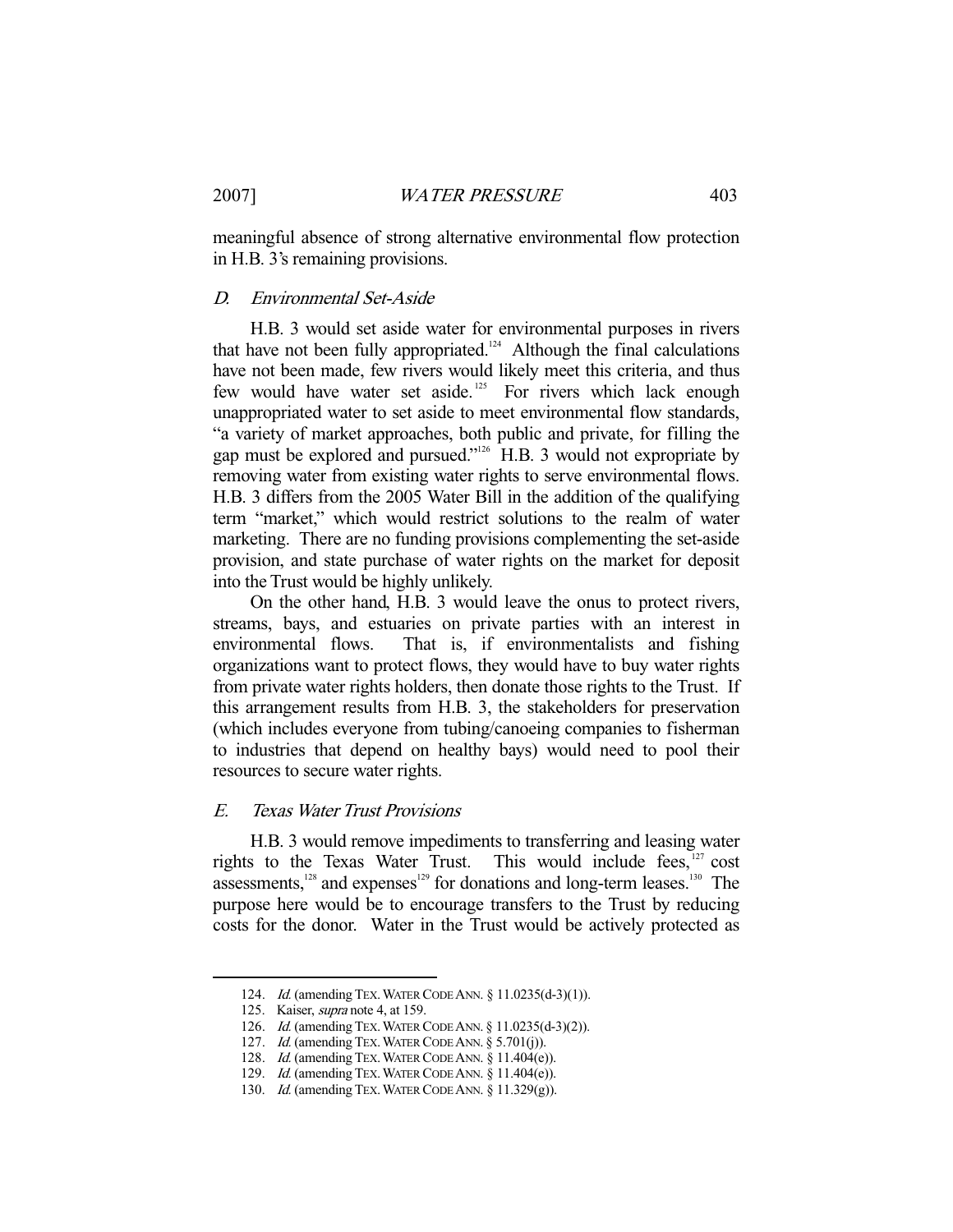environmental flow by giving standing to TPWD to file suit as guardian of the Trust's water rights.

 For the water rights holder, these provisions would be beneficial because a rights holder who does not use up his allocated water was previously susceptible to rights cancellation. But per H.B. 3, his rights would not be subject to cancellation if the unused water is loaned to the Trust.

# F. Environmental Set-Aside Set-Aside (Emergency Provisions)

In times of heavy rainfall, water is plentiful and environmental flows need little protection. In times of drought, though, protection for environmental flows is at its most critical. According to H.B. 3, water set aside for environmental flows "may be made available temporarily for other essential beneficial uses if the commission finds that an emergency exists that cannot practically be resolved in another way."<sup>131</sup> Moreover, "all permit conditions relating to [environmental flows] must be subject to temporary suspension if necessary for water to be applied to essential beneficial uses during emergencies."<sup>132</sup>

 The result of these provisions is that environmental flow standards would be compromised during droughts, and water right permits with environmental flow conditions could have those conditions (environmental safeguards) removed in time of emergency. Setting aside for a moment what would constitute an "emergency" (the beginning and end dates of droughts cannot easily be determined), safeguards that can easily be set aside when they are needed most are not safeguards. Indeed, set-aside provisions that can be easily set-aside are impotent protections. Under H.B. 3, TCEQ would determine when an "emergency" exists. These provisions would facilitate water management during a drought, and thus constitute a tool for city planners. This is a significant attribute of the proposed emergency provisions. However, the benefit would be gained at the cost of instream flow and freshwater inflow protection, and would render ineffective H.B. 3's environmental safeguards.

<sup>131.</sup> *Id.* (amending TEX. WATER CODE ANN. § 5.506(a-1)).

<sup>132.</sup> *Id.* (amending TEX. WATER CODE ANN. § 11.0235(c)).